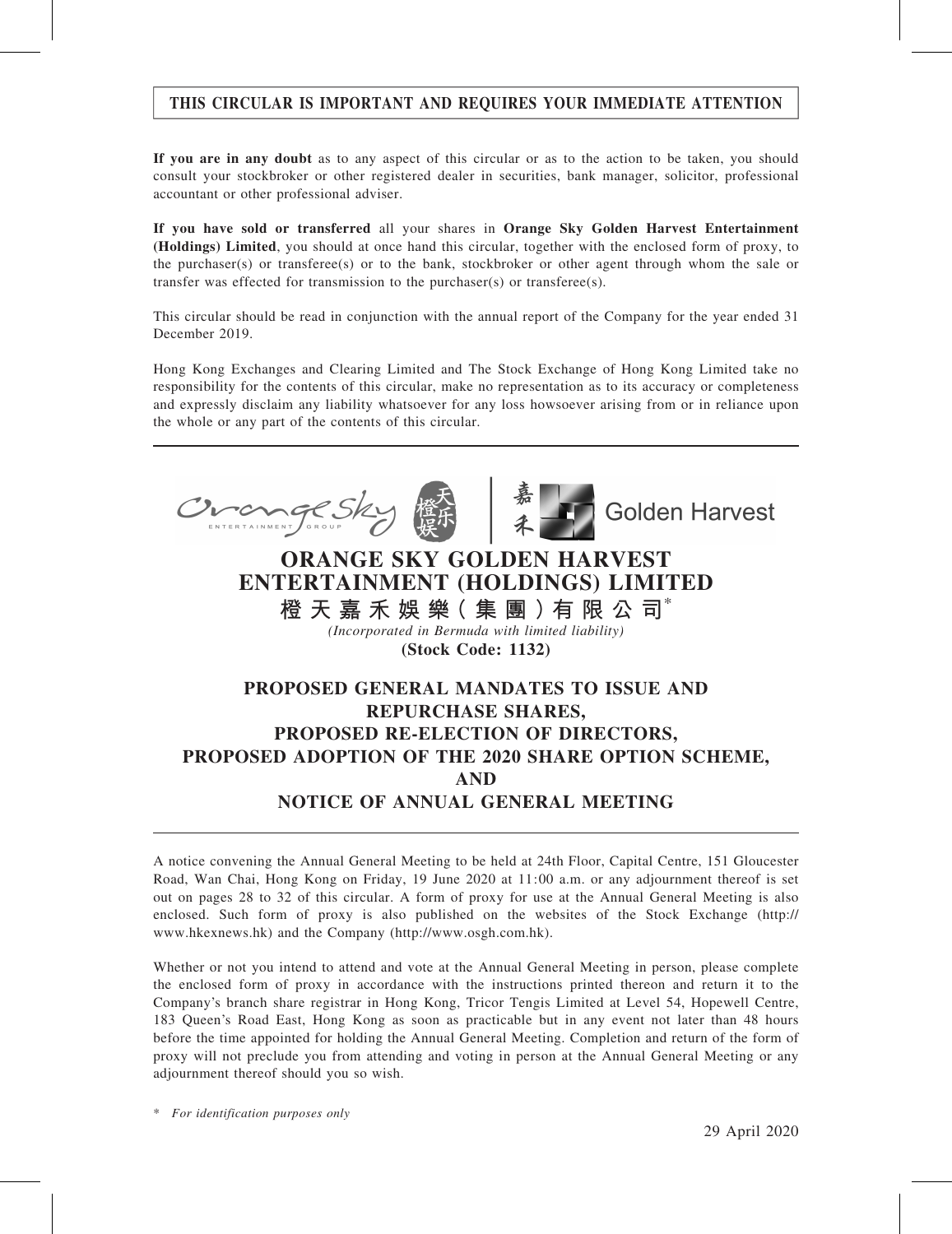# **CONTENTS**

# Page

| Appendix II — Details of Directors proposed for re-election $\dots\dots\dots\dots\dots\dots\dots\dots\dots$ |    |
|-------------------------------------------------------------------------------------------------------------|----|
| Appendix III — Summary of the principal terms of the 2020 Share Option Scheme                               | 19 |
|                                                                                                             |    |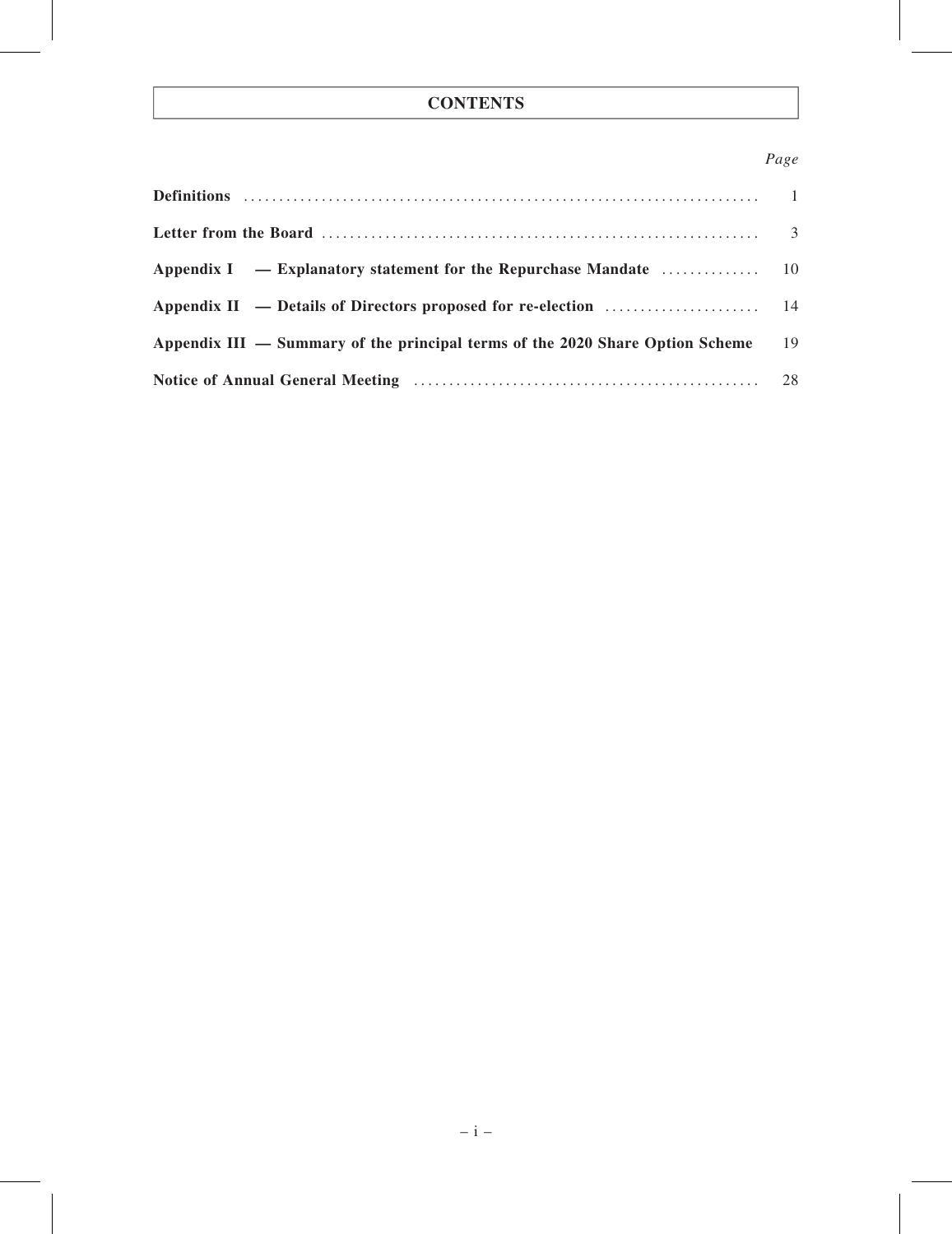# DEFINITIONS

In this circular, the following expressions shall have the following meanings unless the context indicates otherwise:

| "2009 Share Option Scheme"   | The share option scheme adopted by the Company on 11<br>November 2009;                                                                                                                                                                      |  |  |
|------------------------------|---------------------------------------------------------------------------------------------------------------------------------------------------------------------------------------------------------------------------------------------|--|--|
| "2020 Share Option Scheme"   | The new share option scheme proposed to be adopted by<br>the Company at the AGM, a summary of the principal terms<br>of which are set out in the Appendix III to this circular;                                                             |  |  |
| "Adoption Date"              | the date on which the 2020 Share Option Scheme is to be<br>conditionally adopted by the Shareholders at the Annual<br>General Meeting;                                                                                                      |  |  |
| "Annual General Meeting"     | the annual general meeting of the Company to be held at<br>24th Floor, Capital Centre, 151 Gloucester Road, Wan<br>Chai, Hong Kong on Friday, 19 June 2020 at 11:00 a.m.,<br>notice of which is set out on pages 28 to 32 of this circular; |  |  |
| "associate(s)"               | has the same meaning ascribed to it under the Listing<br>Rules;                                                                                                                                                                             |  |  |
| "Board"                      | the board of Directors;                                                                                                                                                                                                                     |  |  |
| "Bye-Laws"                   | the bye-laws of the Company;                                                                                                                                                                                                                |  |  |
| "close associate(s)"         | has the same meaning ascribed to it under the Listing<br>Rules;                                                                                                                                                                             |  |  |
| "Company"                    | Orange Sky Golden Harvest Entertainment (Holdings)<br>Limited, a company incorporated in Bermuda with limited<br>liability, and the shares of which are listed on the main<br>board of the Stock Exchange;                                  |  |  |
| "connected person(s)"        | has the same meaning ascribed to it under the Listing<br>Rules;                                                                                                                                                                             |  |  |
| "controlling shareholder(s)" | has the same meaning ascribed to it under the Listing<br>Rules;                                                                                                                                                                             |  |  |
| "core connected person(s)"   | has the same meaning ascribed to it under the Listing<br>Rules;                                                                                                                                                                             |  |  |
| "Directors"                  | the directors of the Company;                                                                                                                                                                                                               |  |  |
| "Eligible Participant(s)"    | any eligible participants of the 2020 Share Option Scheme<br>as specified therein;                                                                                                                                                          |  |  |
| "Group"                      | the Company and its subsidiaries;                                                                                                                                                                                                           |  |  |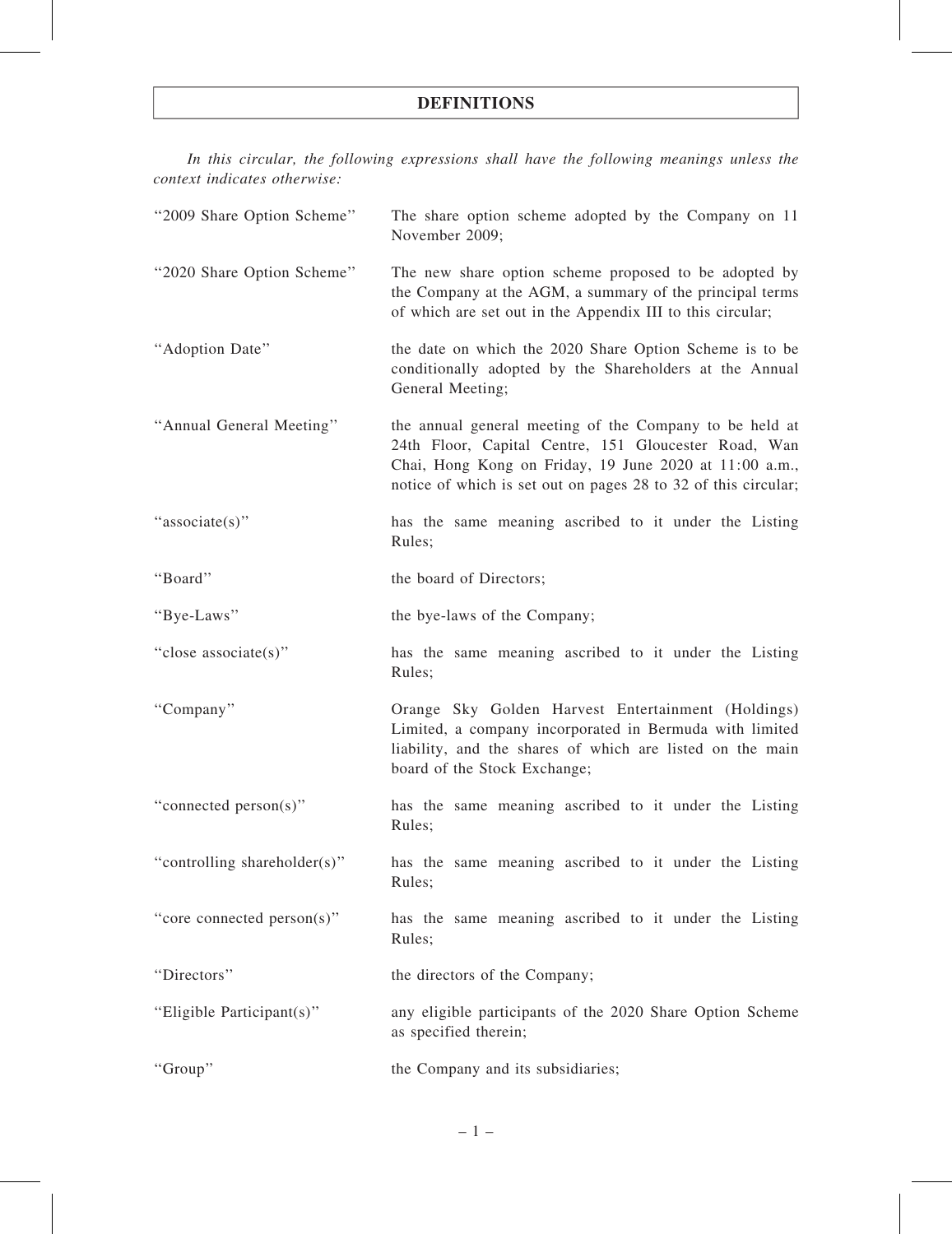# DEFINITIONS

| "HK\$"                       | Hong Kong dollars, the lawful currency of Hong Kong;                                                                                                                                                                                                                                           |  |  |
|------------------------------|------------------------------------------------------------------------------------------------------------------------------------------------------------------------------------------------------------------------------------------------------------------------------------------------|--|--|
| "Hong Kong"                  | the Hong Kong Special Administrative Region of the<br>People's Republic of China;                                                                                                                                                                                                              |  |  |
| "Issue Mandate"              | the proposed general mandate to be granted to the Directors<br>to allot, issue and deal with new Shares not exceeding 20%<br>of the aggregate nominal amount of the share capital of the<br>Company in issue as at the date of passing of the ordinary<br>resolution granting such mandate;    |  |  |
| "Latest Practicable Date"    | 23 April 2020, being the latest practicable date prior to the<br>printing of this circular for ascertaining certain information<br>contained herein;                                                                                                                                           |  |  |
| "Listing Rules"              | the Rules Governing the Listing of Securities on the Stock<br>Exchange;                                                                                                                                                                                                                        |  |  |
| "Option"                     | an option to subscribe for Share(s) to be granted pursuant to<br>the 2020 Share Option Scheme;                                                                                                                                                                                                 |  |  |
| "Repurchase Mandate"         | the proposed general mandate to be granted to the Directors<br>to permit the repurchase of fully paid up Shares of up to<br>10% of the aggregate nominal amount of the share capital<br>of the Company in issue as at the date of passing of the<br>ordinary resolution granting such mandate; |  |  |
| "SFO"                        | the Securities and Futures Ordinance (Chapter 571 of the<br>Laws of Hong Kong) as amended from time to time;                                                                                                                                                                                   |  |  |
| "Share(s)"                   | the ordinary share(s) of $HK$0.1$ each in the share capital of<br>the Company;                                                                                                                                                                                                                 |  |  |
| "Shareholder(s)"             | the holder(s) of the Share(s);                                                                                                                                                                                                                                                                 |  |  |
| "Stock Exchange"             | The Stock Exchange of Hong Kong Limited;                                                                                                                                                                                                                                                       |  |  |
| "substantial shareholder(s)" | has the same meaning ascribed to it under the Listing<br>Rules;                                                                                                                                                                                                                                |  |  |
| "Takeovers Code"             | the Hong Kong Code on Takeovers and Mergers; and                                                                                                                                                                                                                                               |  |  |
| $``\%"$                      | percent                                                                                                                                                                                                                                                                                        |  |  |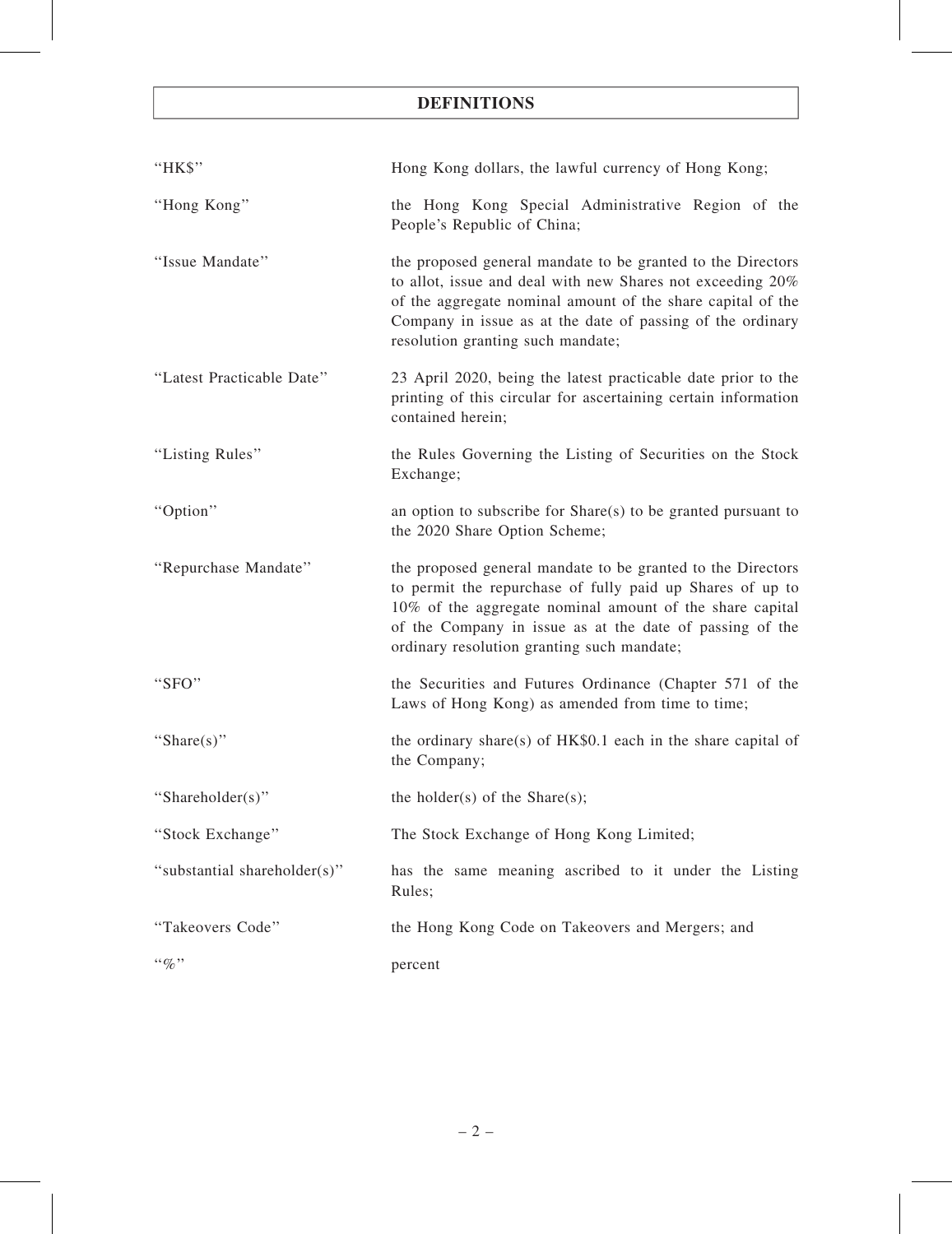



**Golden Harvest** 

# ORANGE SKY GOLDEN HARVEST ENTERTAINMENT (HOLDINGS) LIMITED

橙 天 嘉 禾 娛 樂( 集 團 )有 限 公 司\* (Incorporated in Bermuda with limited liability)

(Stock Code: 1132)

Chairman and Executive Director: Mr. Wu Kebo

Executive Directors: Mr. Li Pei Sen Ms. Chow Sau Fong, Fiona Ms. Go Misaki Mr. Peng Bolun

Independent non-executive Directors: Mr. Leung Man Kit Ms. Wong Sze Wing Mr. Fung Chi Man, Henry

Registered office: Clarendon House 2 Church Street Hamilton HM11 Bermuda

Principal place of business: 18/F, CNT Tower, 338 Hennessy Road Wan Chai Hong Kong

29 April 2020

To the Shareholders

Dear Sir/Madam,

# PROPOSED GENERAL MANDATES TO ISSUE AND REPURCHASE SHARES, PROPOSED RE-ELECTION OF DIRECTORS, PROPOSED ADOPTION OF THE 2020 SHARE OPTION SCHEME, AND NOTICE OF ANNUAL GENERAL MEETING

#### INTRODUCTION

The purpose of this circular is to provide you with information regarding resolutions to be proposed at the Annual General Meeting regarding (i) the approval for granting the Issue Mandate, the Repurchase Mandate and the extension of the Issue Mandate; (ii) the proposed reelection of the Directors; and (iii) the adoption of the 2020 Share Option Scheme.

\* For identification purposes only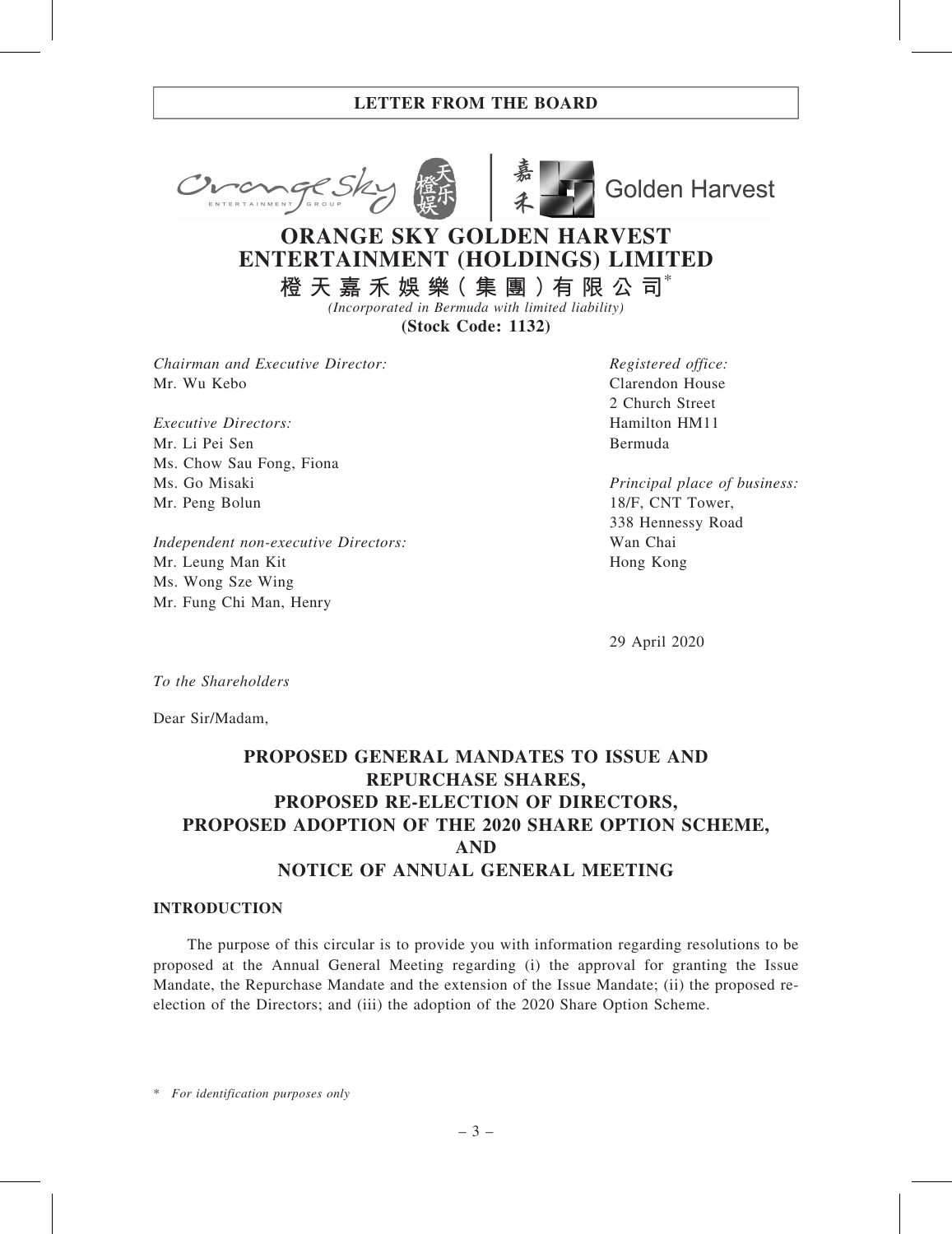#### GENERAL MANDATES TO ISSUE AND REPURCHASE SHARES

At the annual general meeting of the Company held on 14 June 2019, the Shareholders passed ordinary resolutions granting the Directors general mandates to allot and issue new Shares and to repurchase Shares. Such mandates will expire and lapse at the conclusion of the Annual General Meeting. It is therefore proposed to renew the Issue Mandate and Repurchase Mandate at the Annual General Meeting.

#### Issue Mandate

At the Annual General Meeting, an ordinary resolution will be proposed to the Shareholders to consider and, if thought fit, approve the Issue Mandate which will enable the Directors to exercise the power of the Company to allot, issue and otherwise deal with new Shares not exceeding 20% of the aggregate nominal amount of the share capital of the Company in issue on the date of passing such resolution. In addition, an ordinary resolution will also be proposed to the Shareholders to consider and, if thought fit, approve the extension of the Issue Mandate by adding to the aggregate number of Shares which may be allotted or agreed conditionally or unconditionally to be allotted by the Directors pursuant to the Issue Mandate the number of Shares repurchased under the Repurchase Mandate, if granted.

As at the Latest Practicable Date, the issued and fully paid up share capital of the Company comprised 2,799,669,050 Shares. Assuming that there is no change in the issued and fully paid up share capital of the Company between the period from the Latest Practicable Date to the date of passing the resolution approving the Issue Mandate, the maximum number of Shares which may be issued pursuant to the Issue Mandate will be 559,933,810 Shares.

Details of the Issue Mandate and the extension of the Issue Mandate are respectively set out in ordinary resolutions nos. 4 and 6 in the notice of the Annual General Meeting set out on pages 28 to 32 of this circular.

#### Repurchase Mandate

At the Annual General Meeting, an ordinary resolution will be proposed to the Shareholders to consider and, if thought fit, approve the Repurchase Mandate which will enable the Directors to exercise the power of the Company to repurchase Shares up to 10% of the issued and fully paid up share capital of the Company as at the date of passing of such resolution. The Company's authority is restricted to repurchase Shares in the market in accordance with the Listing Rules.

Assuming that there is no change in the issued and fully paid up share capital of the Company between the periods from the Latest Practicable Date to the date of passing the resolution approving the Repurchase Mandate, the maximum number of Shares which may be repurchased pursuant to the Repurchase Mandate will be 279,966,905 Shares.

Pursuant to the Listing Rules, an explanatory statement containing all the information reasonably necessary to enable you to make an informed decision on whether to vote for or against the ordinary resolution to approve the Repurchase Mandate is set out in Appendix I hereto.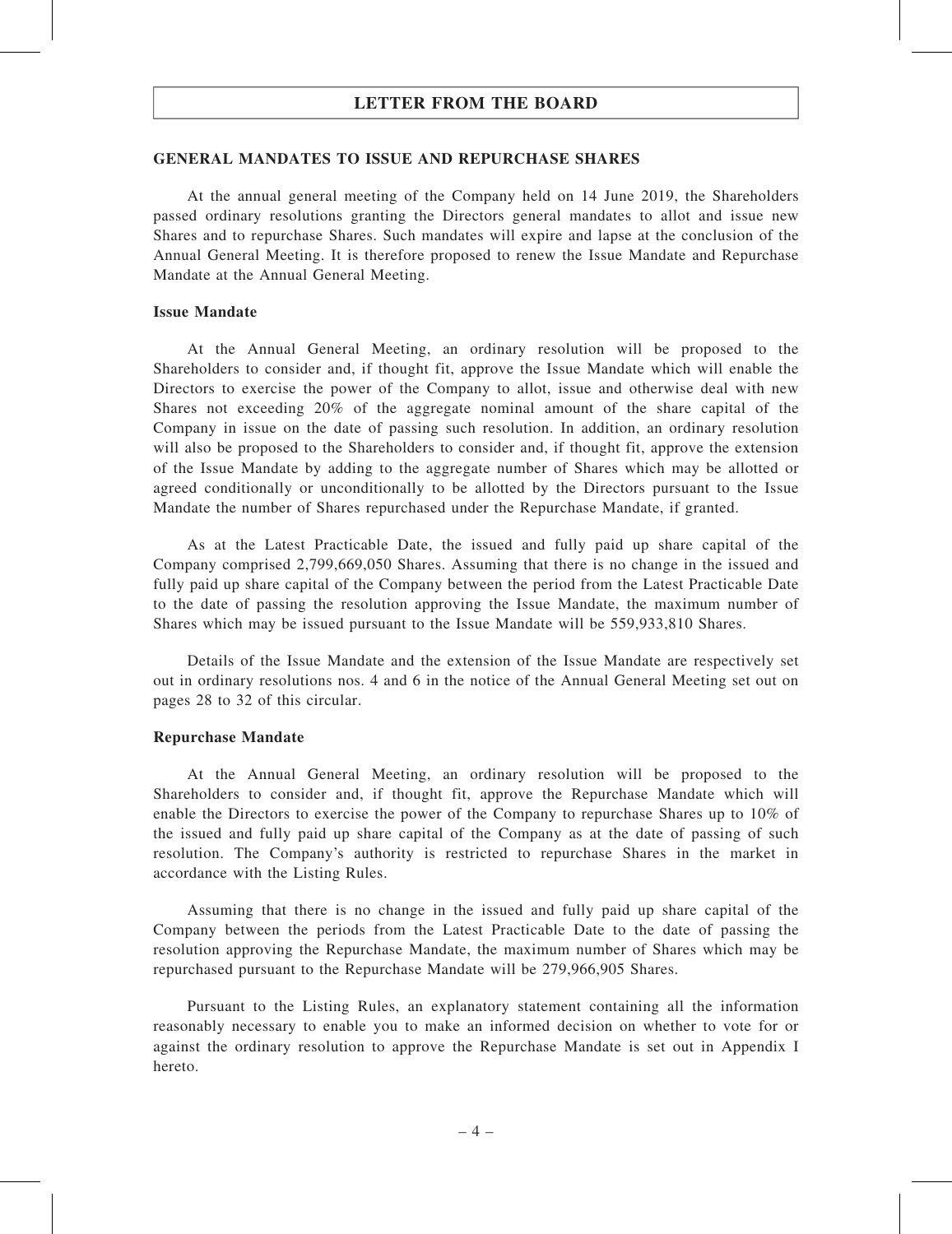Details of the Repurchase Mandate are set out in ordinary resolution no. 5 in the notice of the Annual General Meeting set out on page 30 of this circular.

Both the Issue Mandate and the Repurchase Mandate will expire upon the earliest of:

- (a) the conclusion of the next annual general meeting of the Company; or
- (b) the revocation or variation of such authority by an ordinary resolution of the Shareholders in a general meeting.

#### RE-ELECTION OF DIRECTORS

Pursuant to clauses 86(2) of the Company's Bye-Laws, Ms. Go Misaki and Mr. Peng Bolun, who were both appointed as executive Director of the Company by the Board to fill casual vacancies or as additions to the Board on 9 September 2019, shall respectively hold office until the first general meeting of the Company after his or her appointment and shall then be eligible for re-election at the AGM.

In addition, pursuant to the Bye-laws of the Company, at each AGM one-third of the Directors for the time being (or, if their number is not a multiple of three (3), the number nearest to but not less than one-third) shall retire from office by rotation provided that every Director shall be subject to retirement at least once every three years.

In accordance with clauses 87(1) and (2) of the Company's Bye-Laws, Mr. Leung Man Kit and Ms. Wong Sze Wing will retire at the forthcoming annual general meeting. Being eligible, each of them will offer themselves for re-election.

The nomination committee of the Company had assessed and reviewed Mr. Leung Man Kit's and Ms. Wong Sze Wing's annual written confirmations of independence based on the independence criteria as set out in Rule 3.13 of the Listing Rules and confirmed that they remain independent.

Despite the fact that Mr. Leung Man Kit and Ms. Wong Sze Wing, our independent nonexecutive Directors, have served the Company for more than 9 years, the Board believes that the skill and experience that they acquired from different backgrounds will be beneficial to the Board with diversity of their comprehensive experience and knowledge will continue to contribute effectively to the Board.

In addition, the nomination committee of the Company had evaluated the performance of each of the abovesaid Directors during the year ended 31 December 2019 and found their performance satisfactory, taking into consideration factors such as the nomination policy and diversity policy of the Company, the perspectives, skills and experiences and the contributions of each of them. Accordingly, the Board, on the recommendation of the nomination committee of the Company, proposed that the above retiring Directors, namely Ms. Go Misaki, Mr. Peng Bolun, Mr. Leung Man Kit and Ms. Wong Sze Wing, stand for re-election as Directors at the AGM.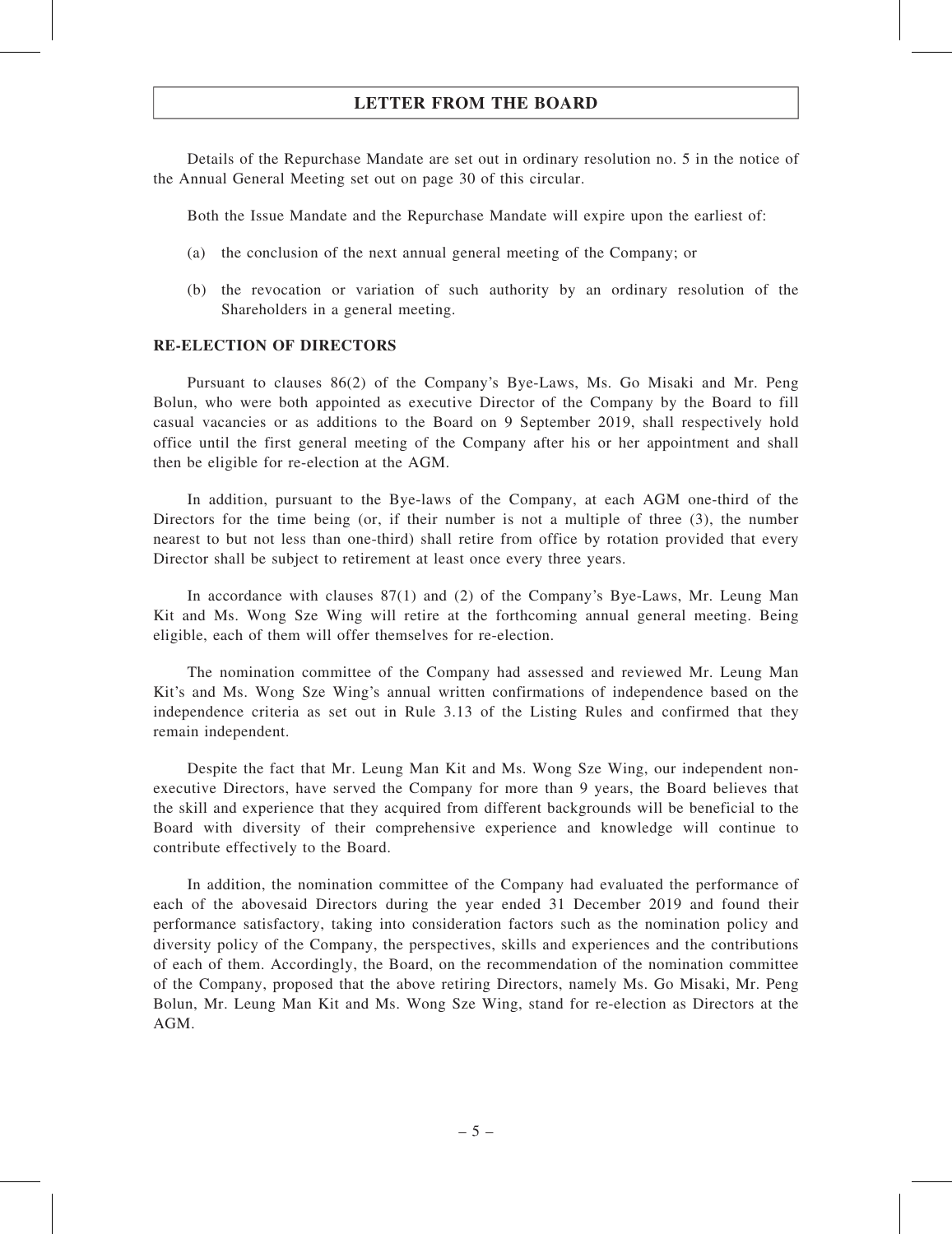Details of the Directors proposed for re-election at the Annual General Meeting are set out in Appendix II of this circular.

#### PROPOSED ADOPTION OF THE 2020 SHARE OPTION SCHEME

The 2009 Share Option Scheme which was adopted pursuant to the resolutions passed by the Shareholders on 11 November 2009 has expired on 10 November 2019. As at the Latest Practicable Date, there were no outstanding options granted but not yet exercised under the 2009 Share Option Scheme.

In view of the above, the Board proposes that the 2020 Share Option Scheme should be adopted to enable the Company to make grant of Options to the Eligible Participants to motivate them to contribute to the development of the Group. An ordinary resolution will be proposed at the AGM for approving the adoption of the 2020 Share Option Scheme with effect from the close of business of the day on which such resolution is passed by the Shareholders. A summary of the principal terms of the 2020 Share Option Scheme is set out in the Appendix III to this circular. A copy of the rules of the 2020 Share Option Scheme will be available for inspection (i) at the Company's principal place of business in Hong Kong at 18/F, CNT Tower, 338 Hennessy Road, Wan Chai, Hong Kong during normal business hours from the date of this circular up to and including the date of the AGM; and (ii) at the venue of the AGM on the date of the AGM.

The purpose of the 2020 Share Option Scheme is to enable the Company to grant Options to Eligible Participants as incentives or rewards for their contribution to the growth of the Group and to provide the Group with a more flexible means to reward, remunerate, compensate and/or provide benefits to the Eligible Participants. Since (i) the success of the Group also depends the co-operation with and contribution from persons who play a role in the business of the Group, such as consultant, distributor, contractor, supplier, service provider, agent, customer and business partner of the Group; and (ii) all such persons would become Shareholders and share common interests and objectives with the Group upon their exercise of the Options, the Board believes that the inclusion of persons other than directors and employees of the Group as Eligible Participants will strengthen and deepen the Group's relationships with them and, thus, the business co-operation with them. As such, the Board considers that the inclusion of the aforesaid persons other than directors and employees of the Group is appropriate. The eligibility of the persons other than directors and employees of the Group will be determined by the Board with reference to their potential and/or actual contribution to the business growth and operational and financial performance of the Group.

Under the rules of the 2020 Share Option Scheme, the Board may offer to grant Option(s) to subscribe for such number of Shares to any Eligible Participant as the Board may from time to time at its discretion determine on a case by case basis. In order for a person to satisfy the Board that he/she/it is qualified to be (or, where applicable, continues to qualify to be) an Eligible Participant, such person shall provide all such information as the Board may request for the purpose of assessing his/her/its eligibility (or continuing eligibility). The basis for determination of the exercise price is also specified precisely in the rules of the 2020 Share Option Scheme. The Company believes that the authority given to the Board to select the appropriate participants and to specify the terms and conditions in respect of any Options that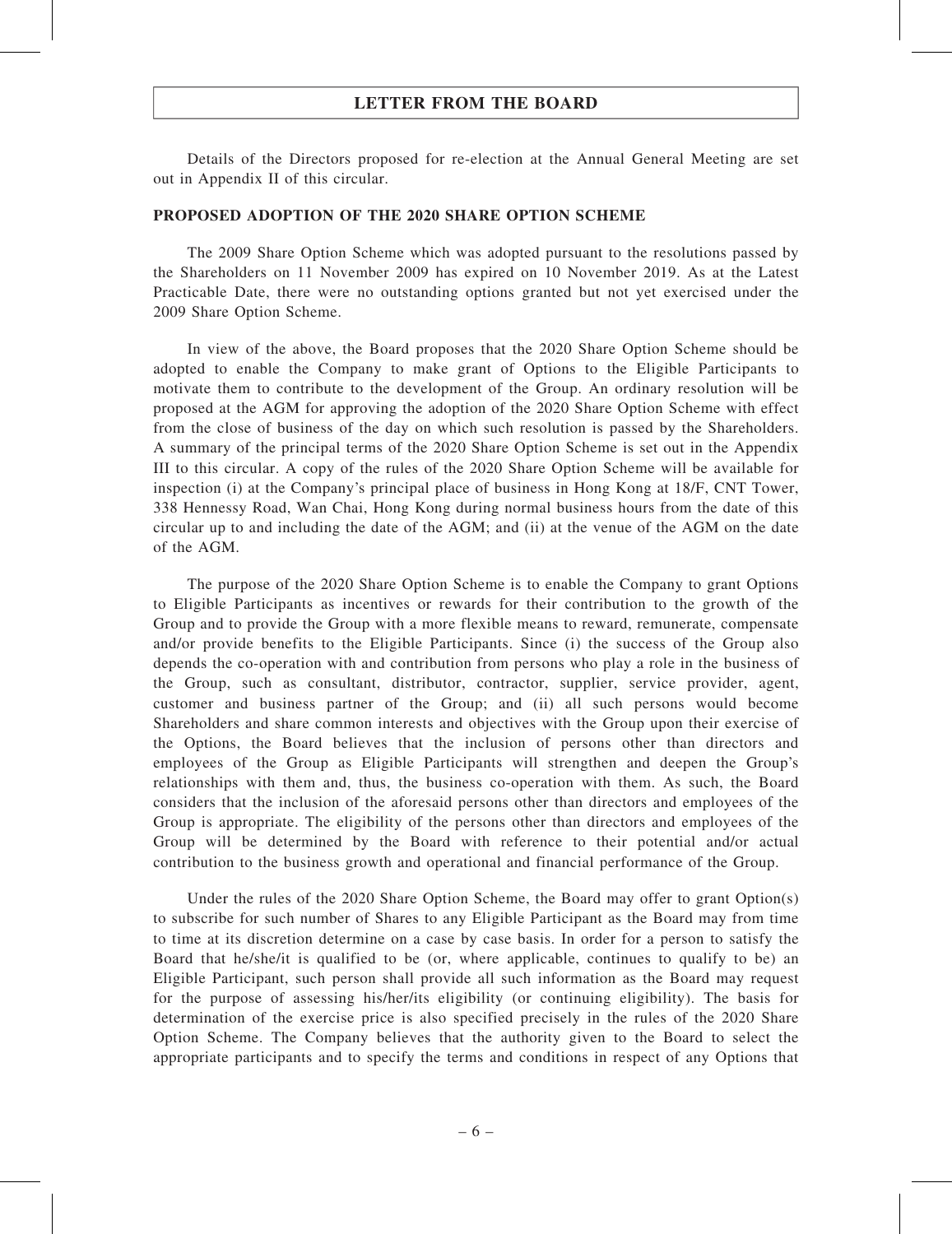may be granted, including the minimum holding period, performance targets and exercise price for such Options, will serve to protect the value of the Company as well as achieve the purposes of retaining and motivating the participants to contribute to the development and growth of the Group for the benefit of the Company and the Shareholders as a whole. Accordingly, the Directors consider that it is in the interest of the Company and the Shareholders to adopt the 2020 Share Option Scheme.

The 2020 Share Option Scheme will be administered by the Board. None of the Directors is a trustee of the 2020 Share Option Scheme or has a direct or indirect interest in such trustee (if any). With respect to the operation of the 2020 Share Option Scheme, the Company will, where applicable, comply with the relevant requirements under Chapter 17 of the Listing Rules.

As at the Latest Practicable Date, there were no outstanding options, warrants or convertible securities which entitle the holders to subscribe for Shares.

Taking into account the number of Shares in issue as at the Latest Practicable Date of 2,799,669,050 and assuming that there would be no change in the issued share capital of the Company from the Latest Practicable Date up to and including the Adoption Date, a total of 279,966,905 Shares will be issuable upon exercise of Options that may be granted under the 2020 Share Option Scheme, representing 10% of the issued share capital of the Company as at the Adoption Date.

#### Value of the Options

The Directors consider it inappropriate to disclose the value of Options which may be granted under the 2020 Share Option Scheme as if they had been granted as at the Latest Practicable Date. Any such valuation will have to be made on the basis of certain pricing model or other methodology, which depends on various assumptions including, exercise price, exercise period, interest rate, expected volatility and other variables. The Directors believe that any calculation of the value of Options as at the Latest Practicable Date based on a number of speculative assumptions would not be meaningful and would be misleading to the Shareholders and potential investors in the market.

#### Conditions precedent of the 2020 Share Option Scheme

The adoption of the 2020 Share Option Scheme is conditional upon:

- (A) the passing of an ordinary resolution to approve and adopt the 2020 Share Option Scheme by the Shareholders in the AGM; and
- (B) the Listing Committee of the Stock Exchange granting the listing of and permission to deal in the Shares which may be issued pursuant to the exercise of Options in accordance with the terms of the 2020 Share Option Scheme.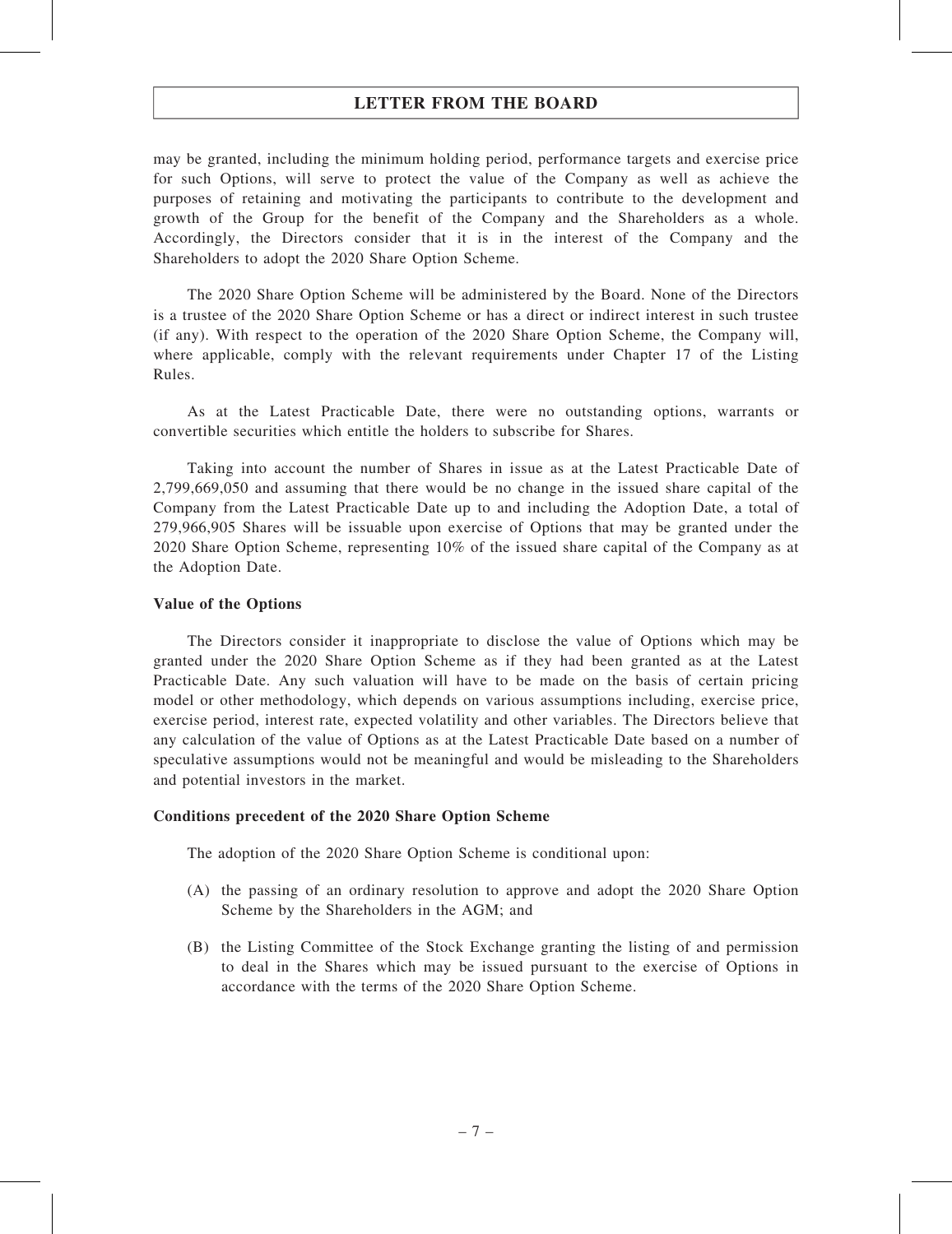#### Application for listing

Application will be made to the Listing Committee of the Stock Exchange for approval of the listing of, and permission to deal in, the Shares to be issued pursuant to the exercise of the Options that may be granted pursuant to the 2020 Share Option Scheme.

#### ANNUAL GENERAL MEETING

A notice convening the Annual General Meeting to be held at 24th Floor, Capital Centre, 151 Gloucester Road, Wan Chai, Hong Kong on Friday, 19 June 2020 at 11:00 a.m. or any adjournment thereof is set out on pages 28 to 32 of this circular. At the Annual General Meeting, resolutions will be proposed to approve, inter alia, the Issue Mandate, the Repurchase Mandate, the extension of the Issue Mandate and the proposed re-election of the Directors.

In accordance with Rule 13.39(4) of the Listing Rules and Bye-law 67 of the Bye-Laws, all votes of the shareholders of the Company to be taken at the Annual General Meeting must be taken by poll. The chairman of the Annual General Meeting shall therefore demand voting on all resolutions set out in the notice of Annual General Meeting be taken by way of poll and an announcement of the results of the poll will be published in accordance with the requirements of the Listing Rules.

As at the Latest Practicable Date, to the best knowledge of the Directors and having made all reasonable enquiries, no Shareholder has any material interest in the proposed adoption of the 2020 Share Option Scheme. As such, no Shareholder is required to abstain from voting on the resolution in relation thereto.

A proxy form for use at the Annual General Meeting is enclosed herein. Whether or not you intend to attend and vote at the Annual General Meeting, you are requested to complete the proxy form in accordance with the instructions printed thereon and return it to the branch share registrar of the Company in Hong Kong, Tricor Tengis Limited at Level 54, Hopewell Centre, 183 Queen's Road East, Hong Kong as soon as possible and in any event not less than 48 hours before the time appointed for the holding of the Annual General Meeting. Completion and return of the proxy form will not preclude you from attending and voting in person at the Annual General Meeting or any adjournment thereof if you so wish.

#### RECOMMENDATION

The Directors consider that the proposals for granting of the Issue Mandate, the Repurchase Mandate, the extension of the Issue Mandate and the re-election of the Directors are all in the best interests of the Company and the Shareholders as a whole and accordingly, the Directors recommend the Shareholders to vote in favour of the resolutions to be proposed at the Annual General Meeting.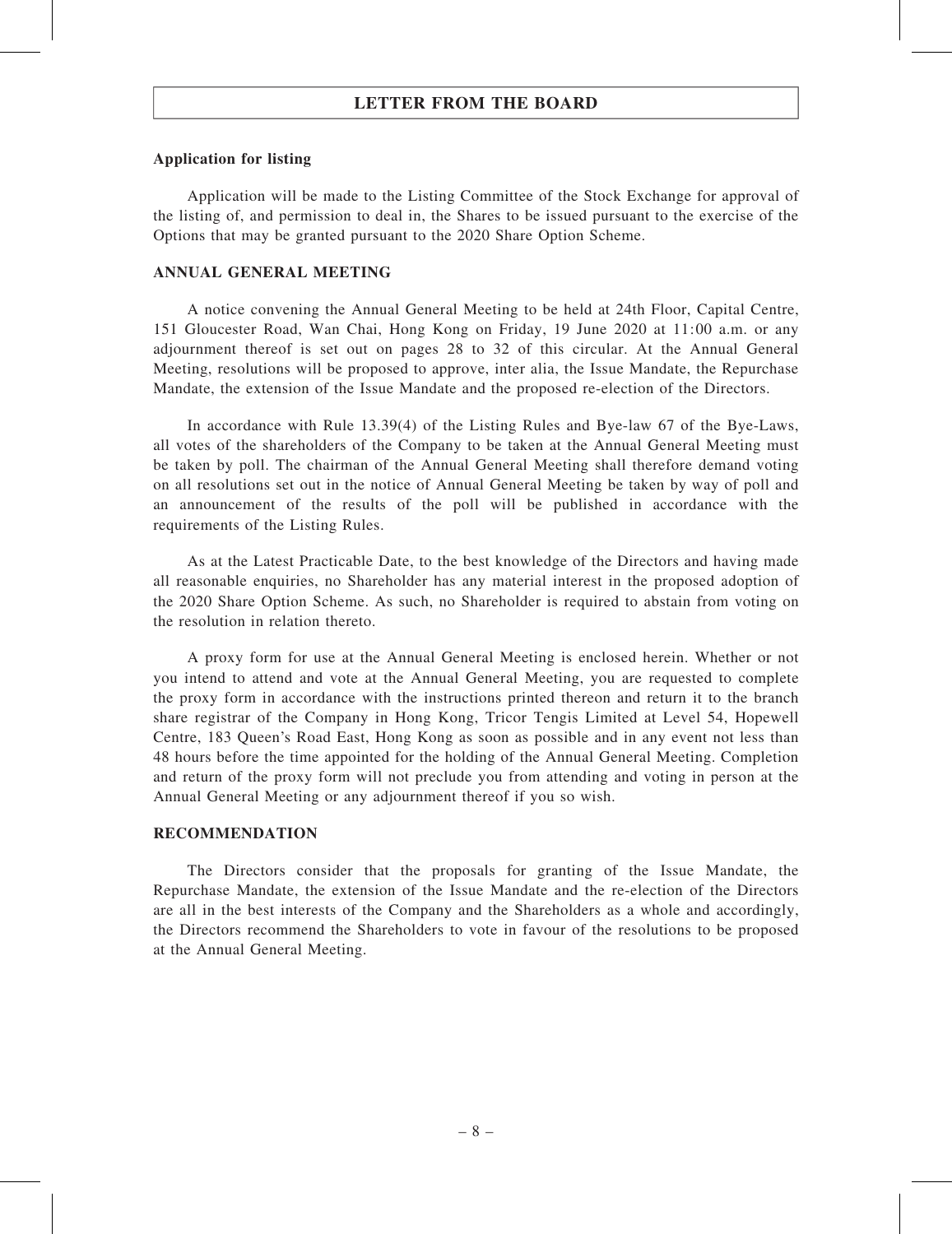#### RESPONSIBILITY STATEMENT

This circular, for which the Directors collectively and individually accept full responsibility, includes particulars given in compliance with the Listing Rules for the purpose of giving information with regard to the Company. The Directors, having made all reasonable enquiries, confirm that to the best of their knowledge and belief the information contained in this circular is accurate and complete in all material respects and not misleading or deceptive, and there are no other matters the omission of which would make any statement herein misleading.

#### GENERAL INFORMATION

Your attention is also drawn to the information as set out in the Appendices to this circular.

In the event of inconsistency, the English texts of this circular and the enclosed form of proxy shall prevail over the Chinese texts.

> Yours faithfully, For and on behalf of the Board Orange Sky Golden Harvest Entertainment (Holdings) Limited Wu Kebo Chairman and Executive Director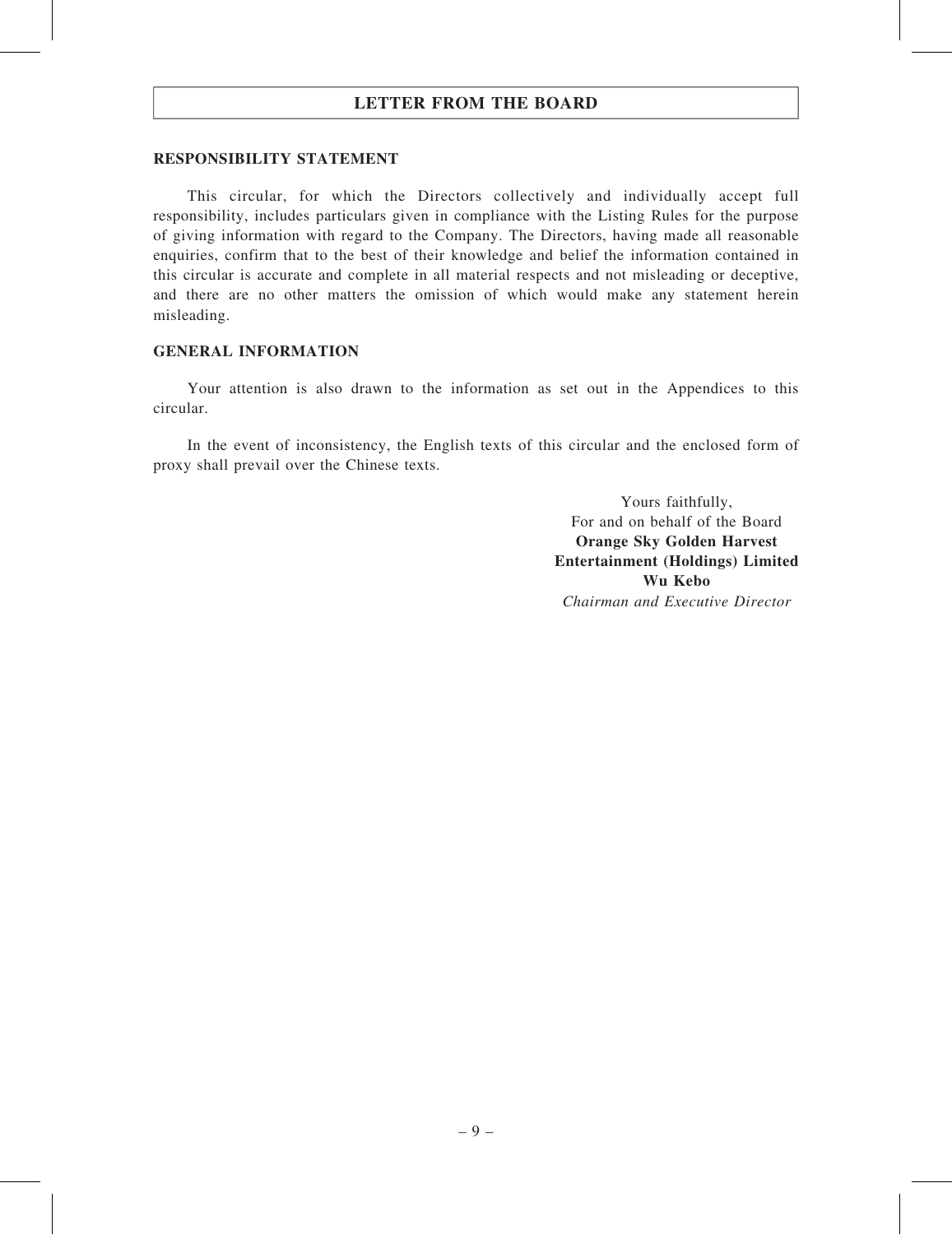This Appendix serves as an explanatory statement required by the Listing Rules to provide you with all the information reasonably necessary to enable you to make an informed decision on whether to vote for or against the ordinary resolution to approve the Repurchase Mandate.

#### LISTING RULES

The Listing Rules permit companies whose primary listings are on the Stock Exchange to repurchase their own shares on the Stock Exchange subject to certain restrictions, the most important of which are summarised below:

#### (a) Shareholders' approval

All proposed repurchases of shares on the Stock Exchange by a company with its primary listing on the Stock Exchange must be approved in advance by an ordinary resolution, either by way of a general mandate or by specific approval.

#### (b) Source of funds

Repurchases of shares must be made out of funds legally available for such purpose in accordance with the company's constitutive documents and the laws of the jurisdiction in which the company is incorporated or established.

#### SHARE CAPITAL

As at the Latest Practicable Date, the issued share capital of the Company was HK\$279,966,905 comprising 2,799,669,050 Shares.

Subject to the passing of the proposed ordinary resolution approving the Repurchase Mandate and on the basis that no further Shares are issued, allotted or repurchased by the Company prior to the Annual General Meeting, the exercise of the Repurchase Mandate in full would enable the Company to repurchase up to 279,966,905 Shares during the period ending on the earliest of (i) the conclusion of the next annual general meeting of the Company following the passing of the resolution referred to herein; or (ii) the date on which such authority is revoked or varied by an ordinary resolution of the Shareholders at a general meeting of the Company.

#### REASONS FOR SHARE REPURCHASE

Although the Directors have no present intention of repurchasing the Shares, they believe that it is in the best interests of the Company and the Shareholders to continue to have a general authority from the Shareholders to enable the Directors to repurchase Shares in the market. Such repurchases may, depending on market conditions and funding arrangements at the time, lead to an enhancement of the net asset value of the Company and its assets and/or its earnings per Share and will only be made when the Directors believe that such repurchases will benefit the Company and the Shareholders as a whole.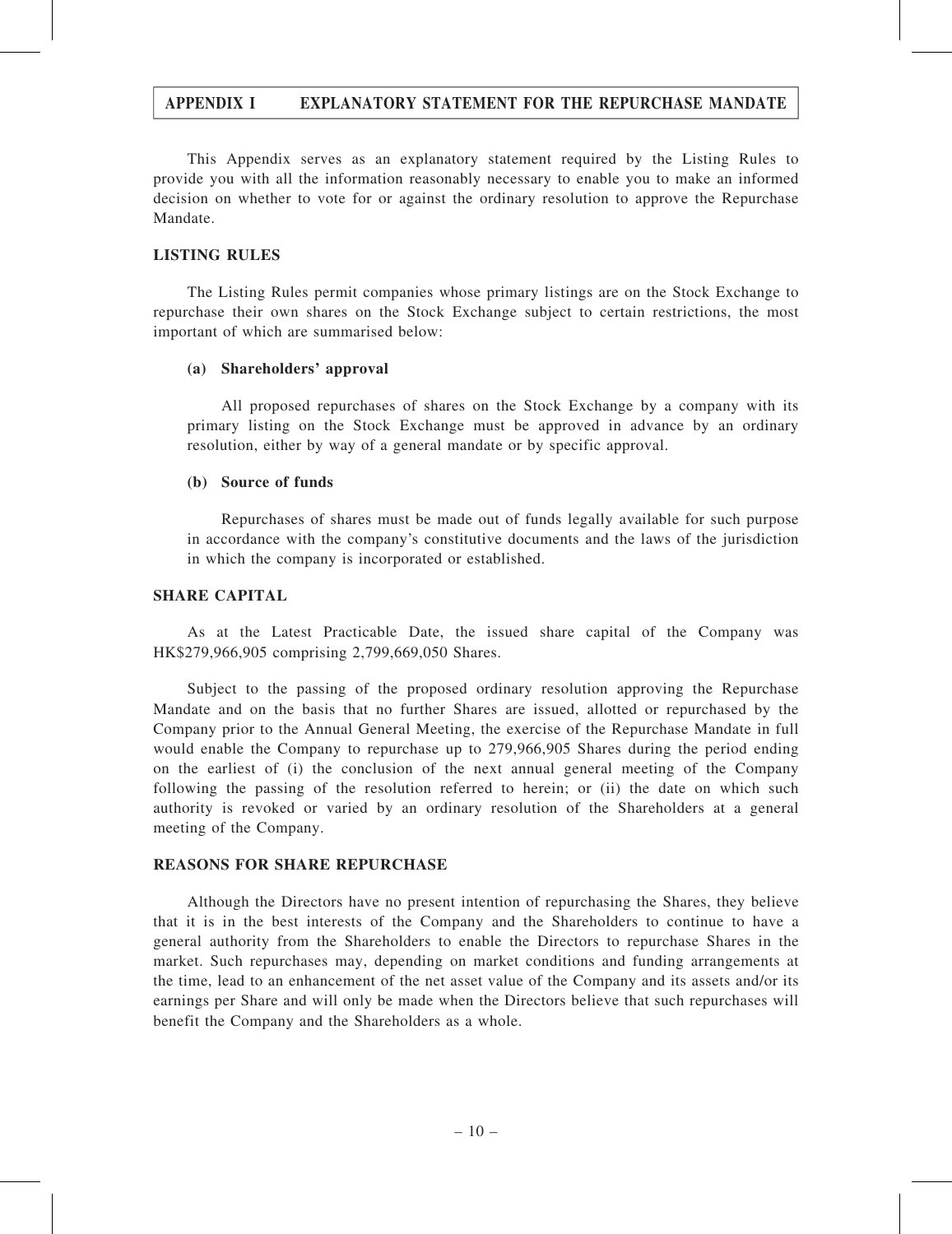#### FUNDING OF REPURCHASE

It is envisaged that any repurchase of Shares will be financed out of funds which are legally available for such purpose in accordance with the memorandum of association and Bye-Laws, the Listing Rules and the applicable laws of Bermuda.

The Directors are not aware of any material adverse impact on the working capital or gearing level of the Company as compared with the position disclosed in its most recent published audited accounts as at 31 December 2019 in the event that the Repurchase Mandate is exercised in full. The Directors do not propose to exercise the Repurchase Mandate to such extent as would, in the circumstances, have a material adverse impact on the working capital or gearing level of the Company, which in the opinion of the Directors are from time to time appropriate for the Company.

#### SHARE PRICES

The highest and lowest prices at which the Shares have been traded on the Stock Exchange during each of the previous twelve months preceding the Latest Practicable Date were as follows:

|                                           | <b>Price per Share</b> |        |
|-------------------------------------------|------------------------|--------|
|                                           | <b>Highest</b>         | Lowest |
|                                           | $H K$ \$               | HK\$   |
| 2019                                      |                        |        |
| April                                     | 0.330                  | 0.285  |
| May                                       | 0.305                  | 0.240  |
| June                                      | 0.250                  | 0.232  |
| July                                      | 0.240                  | 0.220  |
| August                                    | 0.305                  | 0.217  |
| September                                 | 0.275                  | 0.237  |
| October                                   | 0.305                  | 0.255  |
| November                                  | 0.345                  | 0.265  |
| December                                  | 0.340                  | 0.265  |
| 2020                                      |                        |        |
| January                                   | 0.335                  | 0.255  |
| February                                  | 0.280                  | 0.248  |
| March                                     | 0.275                  | 0.196  |
| April (up to the Latest Practicable Date) | 0.270                  | 0.180  |

#### DISCLOSURE OF INTERESTS

As at the Latest Practicable Date, none of the Directors or, to the best of their knowledge having made all reasonable enquiries, any of their respective close associates have any present intention to sell any Shares to the Company or its subsidiaries (as defined in the Companies Ordinance (Chapter 622 of the Laws of Hong Kong)) in the event that the Repurchase Mandate is approved by the Shareholders.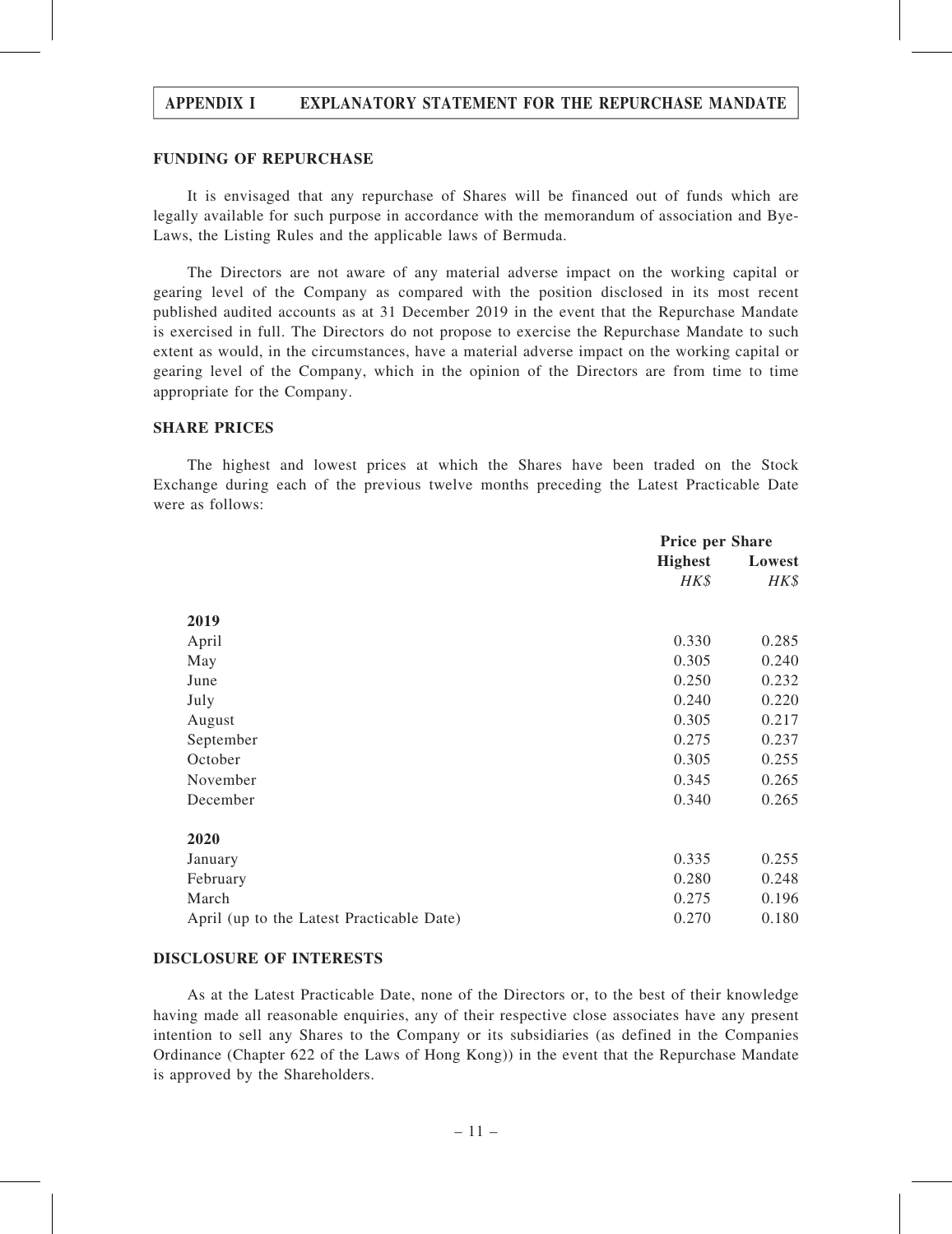As at the Latest Practicable Date, no core connected person has notified the Company that he/she has a present intention to sell any Shares to the Company or has undertaken not to sell any of the Shares held by him/her to the Company, in the event that the Repurchase Mandate is approved by the Shareholders.

#### UNDERTAKING OF THE DIRECTORS

The Directors have undertaken to the Stock Exchange that, so far as the same may be applicable, they will only exercise the Repurchase Mandate in accordance with the memorandum of association and Bye-Laws of the Company, the Listing Rules and the applicable laws of Bermuda.

#### EFFECT OF THE TAKEOVERS CODE AND MINIMUM PUBLIC FLOAT

If, as a result of a repurchase of Shares, a Shareholder's proportionate interest in the voting rights of the Company increases, such increase will be treated as an acquisition of voting rights for the purposes of the Takeovers Code. Accordingly, a Shareholder, or group of Shareholders acting in concert, depending on the level of increase in the Shareholder's interests, could obtain or consolidate control of the Company and become obliged to make a mandatory offer in accordance with Rule 26 of the Takeovers Code.

As at the Latest Practicable Date, Mr. Wu Kebo (''Mr. Wu''), the chairman of the Company and an executive Director, was interested in 1,995,718,497 Shares (representing approximately 71.28% of the existing issued share capital of the Company). Of 1,995,718,497 Shares in which he was interested, (i) 439,791,463 Shares (representing approximately 15.71% of the existing issued share capital of the Company) were held by Skyera International Limited (''Skyera'') (a company wholly-owned by Mr. Wu); (ii) 408,715,990 Shares (representing approximately 14.60% of the existing issued share capital of the Company) were held by Mainway Enterprises Limited (''Mainway'') (a company wholly-owned by Mr. Wu); (iii) 129,666,667 Shares (representing approximately 4.63% of the existing share capital of the Company) were held by Noble Biz International Limited (''Noble Biz'') (a company whollyowned by Mr. Wu); (iv) 565,719,948 Shares (representing approximately 20.21% of the existing issued share capital of the Company) were held by Orange Sky Entertainment Group (International) Holding Company Limited (''OSEG'') (a company which was 80% owned by Mr. Wu); (v) 180,000,000 Shares (representing approximately 6.43% of the existing issued share capital of the Company) were held by Cyber International Limited ("Cyber") (a company owned by an associate of Mr. Wu); and (vi) 271,824,429 Shares were directly held in his own name.

On the basis that no further Shares are issued between the Latest Practicable Date and the date of a repurchase under the Repurchase Mandate and no further Shares are repurchased prior to the Annual General Meeting, in the event that the Directors exercise in full the Repurchase Mandate, the voting rights of Mr. Wu would be increased to approximately 79.20% of the issued share capital of the Company. Save as aforesaid and based on the information available to the Directors as at the Latest Practicable Date, the Directors are not aware of any consequences or implications which may arise under the Takeovers Code as a result of exercising the power to repurchase Shares under the Repurchase Mandate. The Directors have no present intention of exercising the Repurchase Mandate.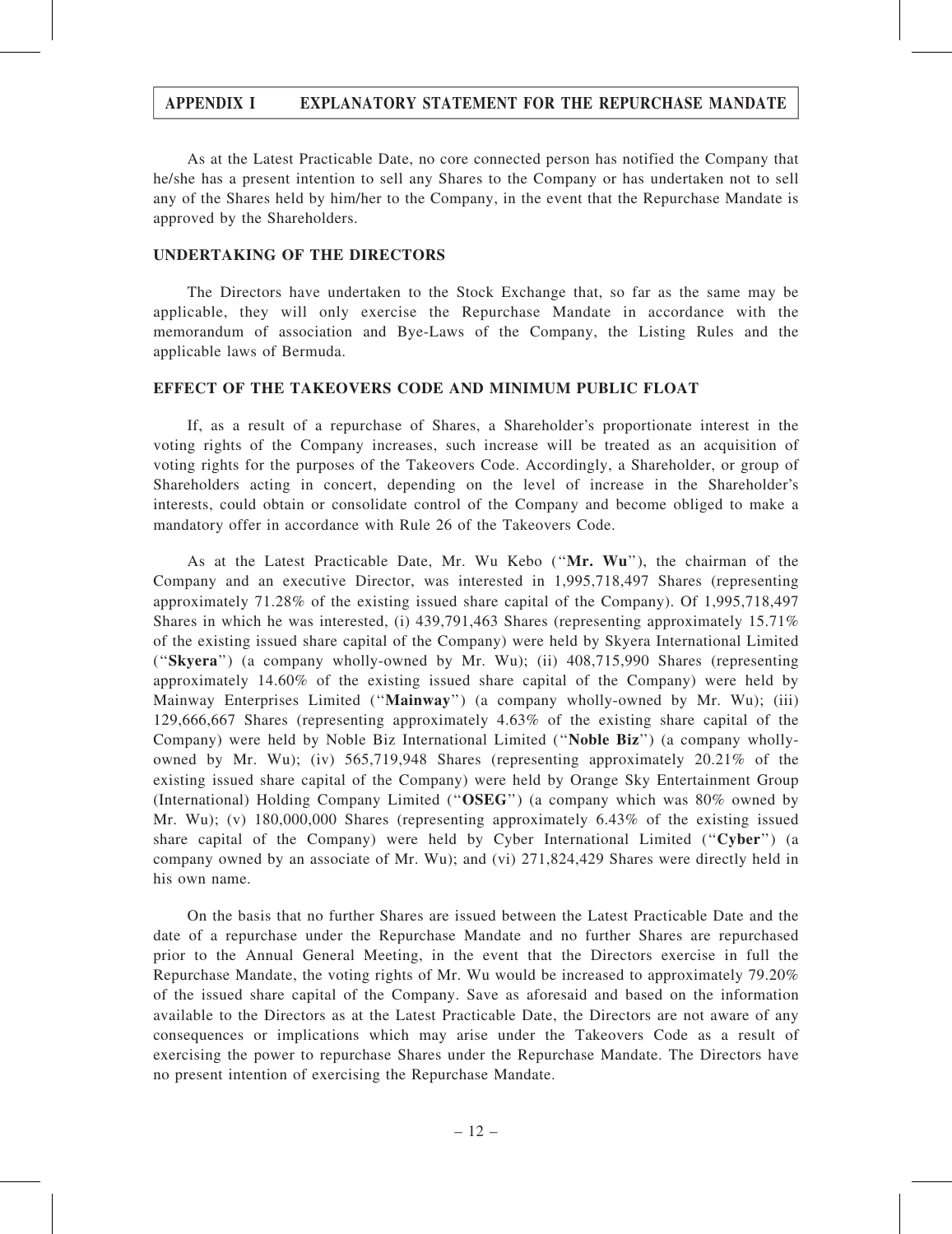The Listing Rules prohibit a company from making repurchase on the Stock Exchange if the result of the repurchase would be that less than 25% (or such other prescribed minimum percentage as determined by the Stock Exchange) of the issued share capital would be held by the public as required by Rule 8.08 of the Listing Rules. The Directors have no intention to exercise the Repurchase Mandate to an extent that may result in the number of Shares in the hands of the public falling below such prescribed minimum percentage.

#### SHARE REPURCHASES BY THE COMPANY

The Company has not made any repurchase of the Shares during the six months prior to the Latest Practicable Date.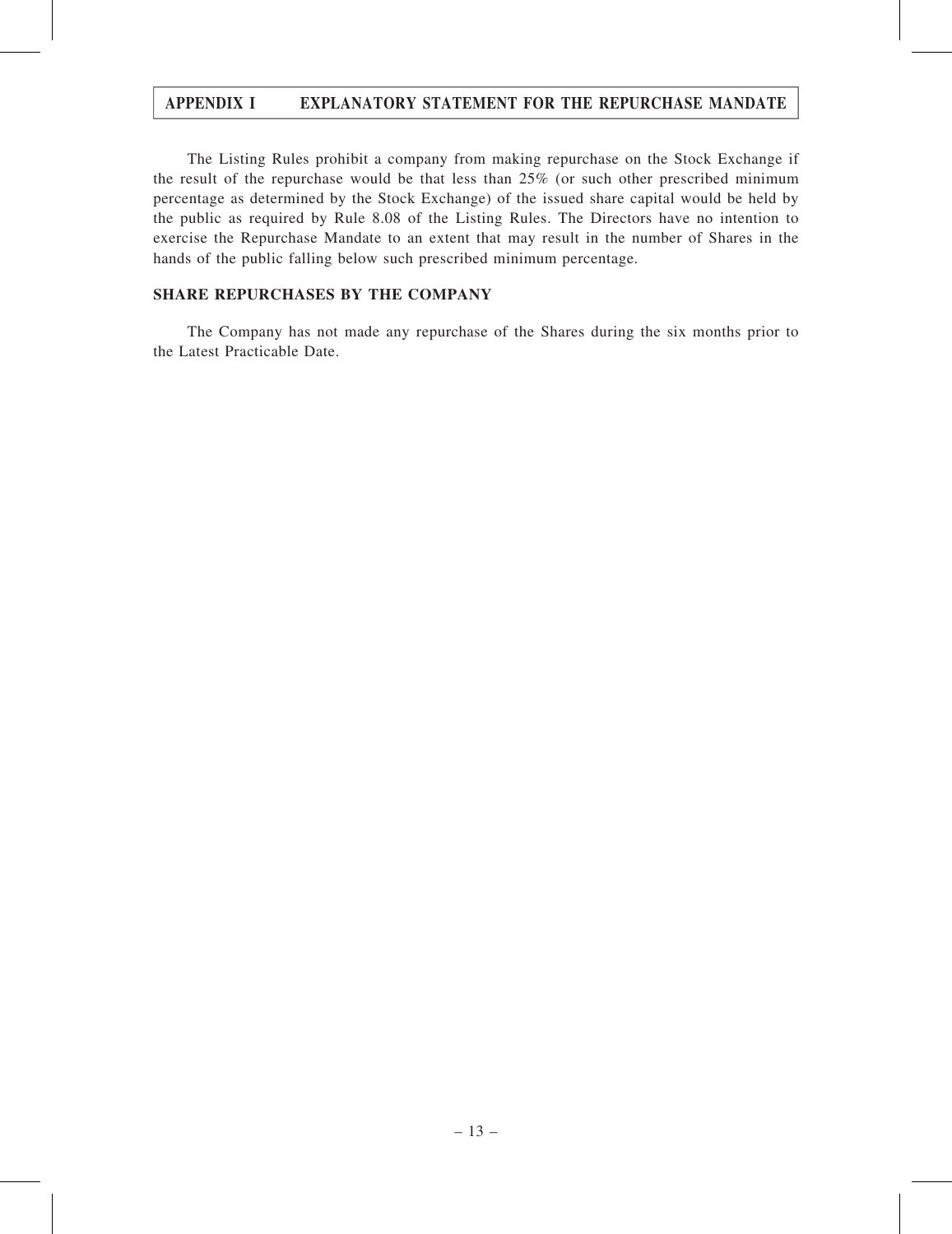The following are the particulars of the Directors for re-election at the Annual General Meeting pursuant to the Bye- Laws and the Listing Rules:

#### Ms. Go Misaki (''Ms. Go'')

Ms. Go (former name: Wu Kexuan), aged 44, has appointed as an executive Director with effect from 9 September 2019 and is currently a director of certain subsidiaries of the Company. She has served as general manager of Chikou Company Limited, a company primarily engaging in telecommunications service for the last two decades, since 2003. With almost 20 years of extensive working experience in telecommunications service and entertainment industry, Ms. Go provides professional consultation and service across the world and participates in managing and executing network equipments projects, screen & position advertising, alternative content, cinema-based merchandise and other diversified entertainment. Ms. Go is the cousin of Mr. Wu Kebo, being our current executive Director.

Ms. Go graduated from Guangzhou Jinan University in 1996 with a diploma of Foreign Trade and Economics and obtained a diploma of General Art & Science from Mohawk College in Canada in 1999 and a diploma of International Economy & Business from Nakano School of Business in Japan in 2003.

Ms. Go has entered into an employment agreement with the Company for a term of three years commencing from 9 September 2019 and is subject to retirement by rotation and reelection in accordance with the Company's bye-laws and the Rules Governing the Listing of Securities on The Stock Exchange of Hong Kong Limited (the "Listing Rules").

Pursuant to her employment agreement with the Company, Ms. Go is entitled to an annual emolument of HK\$480,000, including director fee and basic salary. The discretionary bonus will be determined at the Company's discretion by reference to her individual performance and the Company's performance and subject to the approval by the Board. The Company may also grant share options from time to time to Ms. Go as an incentive for her services during the term, provided that the maximum total number of share options granted to Ms. Go shall not be more than 1% of the entire issued share capital of the Company during the period of term, subject to the Board's and/or independent Shareholders' approval under the share option scheme of the Company and/or the Listing Rules. The emolument of Ms. Go is determined by reference to industry norm and market conditions and with reference to her duties and responsibilities with the Company.

Save as disclosed herein, as at the Latest Practicable Date (a) Ms. Go had not held any directorship in other listed public companies in the last three years and did not hold any other positions with the Company or other members of the Group; (b) Ms. Go did not have any relationship with any Directors, senior management of the Company or substantial or controlling Shareholders; and (c) there were no other matters concerning Ms. Go that needed to be brought to the attention of the Shareholders nor any information to be disclosed pursuant to the requirements of Rule  $13.51(2)(h)$  to (v) of the Listing Rules. As at the Latest Practicable Date, save as disclosed herein, Ms. Go did not have any other interests in the Shares within the meaning of Part XV of the SFO.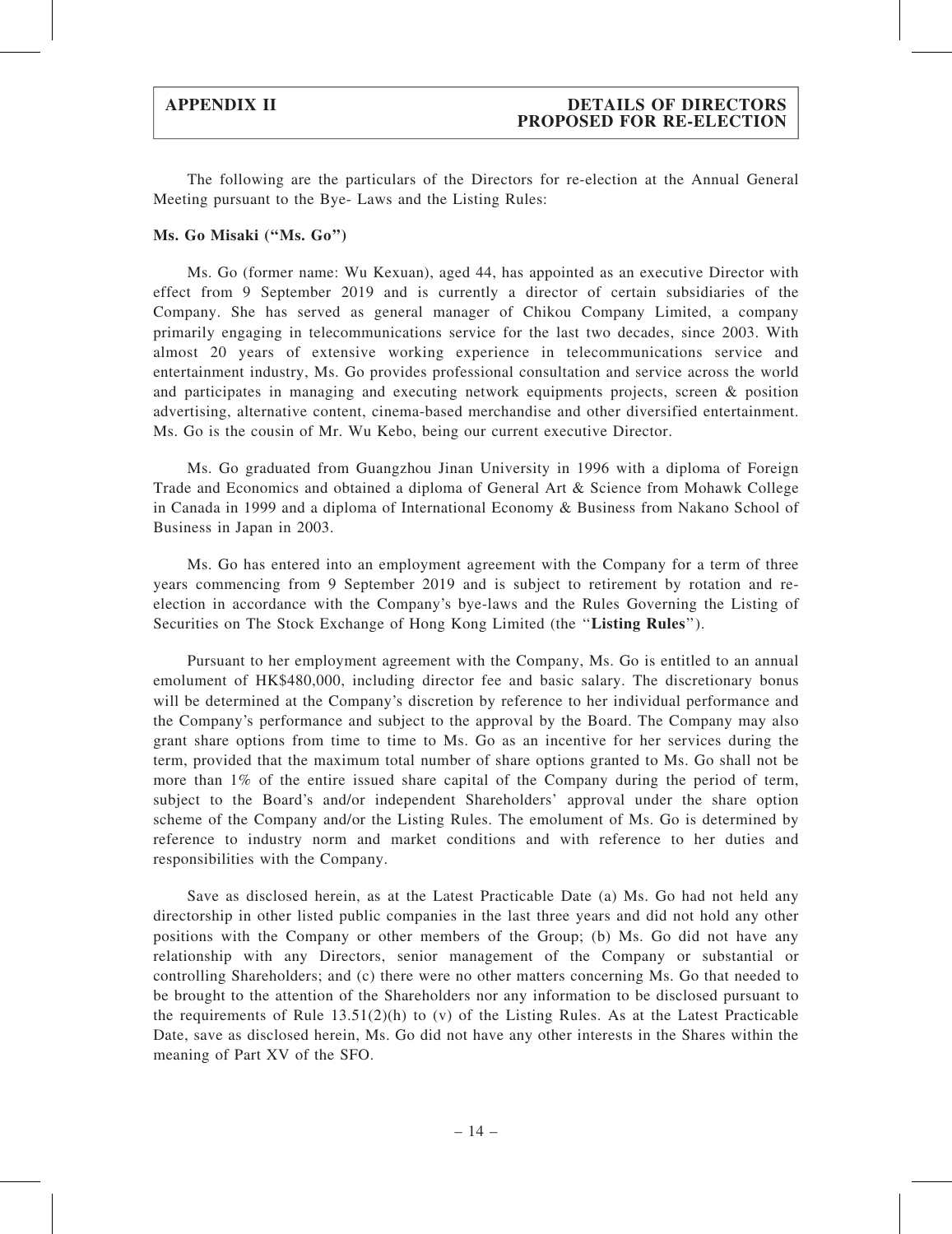#### Mr. Peng Bolun (''Mr. Peng'')

Mr. Peng, aged 29, has been appointed as an executive Director and the finance director of the China operation of the Group effective from 9 September 2019. Before joining the Group, he respectively served as a director from July 2017 to September 2019 and assistant to chairman from March 2018 to September 2019 of Orange Sky Entertainment Group (International) Holding Company Limited (''OSEG''). Prior to joining OSEG, Mr. Peng held several positions at Ernst & Young (China) Advisory Limited from 2015 to 2016 and Northeast Securities from 2016 to 2017, where he specialized in derivative valuation, transaction services and investment banking.

Mr. Peng obtained a master's degree in Financial Engineering from Cornell University in 2014. He is a CFA charterholder and a certified FRM.

Mr. Peng has entered into an employment agreement with the Company for a term of three years commencing from 9 September 2019 and is subject to retirement by rotation and re-election in accordance with the Company's bye-laws and the Listing Rules.

Pursuant to his employment agreement with the Company, Ms. Peng is entitled to an annual emolument of RMB494,736, including director fee and basic salary. The discretionary bonus will be determined at the Company's discretion by reference to his individual performance and the Company's performance and subject to the approval by the Board. The Company may also grant share options from time to time to Mr. Peng as an incentive for his services during the term, provided that the maximum total number of share options granted to Mr. Peng shall not be more than 1% of the entire issued share capital of the Company during the period of term, subject to the Board's and/or independent Shareholders' approval under the share option scheme of the Company and/or the Listing Rules. The emolument of Mr. Peng is determined by reference to industry norm and market conditions and with reference to his duties and responsibilities with the Company.

Save as disclosed above, Mr. Peng (i) does not hold any other positions in the Company or any of its subsidiaries nor have any other relationships with any director, senior management, substantial shareholder or controlling shareholder of the Company as defined in the Listing Rules; (ii) has not held any directorship in other public companies, the securities of which are listed on any securities market in Hong Kong or overseas in the past three years or other major appointments and professional qualifications; and (iii) does not have, and is not deemed to have, any interests in any shares, underlying shares or debentures (as defined under Part XV of the SFO) of the Company within the meaning of Part XV of the SFO.

#### Mr. Leung Man Kit (''Mr. Leung'')

Mr. Leung, aged 66, has been an independent non-executive Director, and the chairman of the audit committee and a member of the remuneration committee of the Company since February 2008 and a member of the nomination committee of the Company since 26 March 2012. As of 18 September 2019, Mr. Leung has commenced his Responsible Officer Type 6 role in Grand Moore Capital Limited. Mr. Leung obtained a bachelor's degree in social science from the University of Hong Kong in 1977 and has over 30 years of experience in project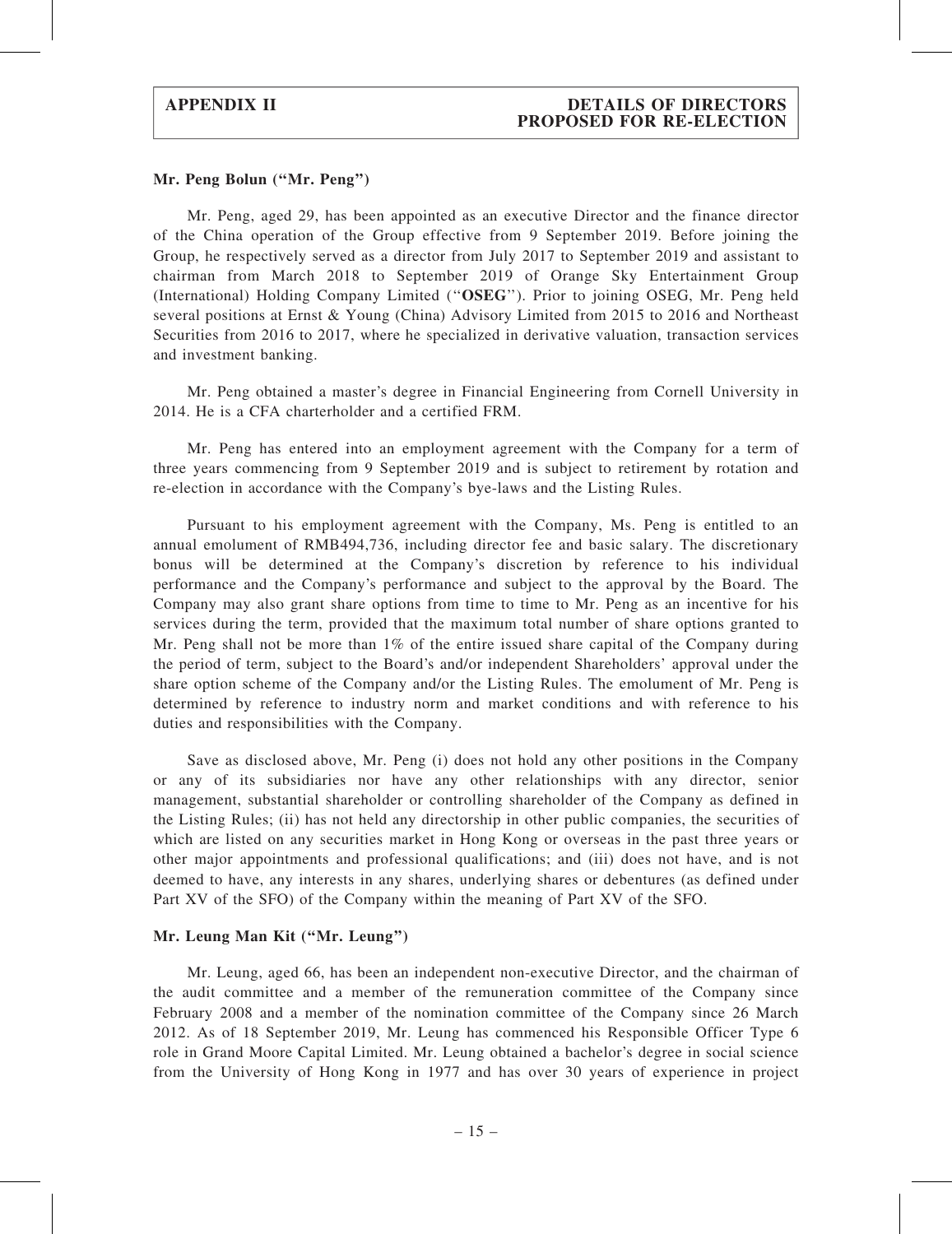### APPENDIX II DETAILS OF DIRECTORS PROPOSED FOR RE-ELECTION

finance and corporate finance. He has held senior positions with Peregrine Capital (China) Limited, SG Securities (HK) Limited (previously known as Crosby Securities (Hong Kong) Limited), Swiss Bank Corporation, Hong Kong Branch. Mr. Leung was also a director of Emerging Markets Partnership (Hong Kong) Limited which was the principal adviser to the AIG Infrastructure Fund L.P.

As at the Latest Practicable Date, Mr. Leung holds or held directorships in the following listed companies in the past three years:

| Name of the listed company                                                                                                                          | Term                             | <b>Position</b>                        |
|-----------------------------------------------------------------------------------------------------------------------------------------------------|----------------------------------|----------------------------------------|
| Netease.com Inc., a company listed on<br>NASDAQ (stock code: NTES)*                                                                                 | July $2002$ to<br>present        | Independent non-<br>executive director |
| China Ting Group Holdings Limited, a<br>company listed on the Main Board of the<br>Stock Exchange (stock code: 3398)                                | November 2005 to<br>present      | Independent non-<br>executive director |
| Unitas Holdings Limited, a company listed on<br>the Growth Enterprise Market of the Stock<br>Exchange (stock code: 8020)                            | October 2011 to<br>November 2018 | Executive director                     |
| China Huiyuan Juice Group Limited, a<br>company listed on the Main Board of the<br>Stock Exchange (stock code: 1886)                                | June 2012 to<br>January 2019     | Independent non-<br>executive director |
| China Electronics Optics Valley Union<br>Holding Company Limited, a company<br>listed on the Main Board of the Stock<br>Exchange (stock code: 798)* | March 2014 to<br>present         | Independent non-<br>executive director |
| Luye Pharma Group Ltd., a company listed on<br>the Main Board of the Stock Exchange<br>(stock code: $2186$ )*                                       | June $2014$ to<br>present        | Independent non-<br>executive director |

\* Mr. Leung is also the chairman of the audit committee of these companies.

Mr. Leung has entered into a letter of appointment with the Company commencing from 26 April 2010 for his appointment as an independent non-executive Director. He will not have a fixed term of service but will be subject to retirement by rotation and re-election at least once every three years at the annual general meetings of the Company in accordance with the provisions of the Bye-Laws. Mr. Leung is entitled to a director's fee in the amount of HK\$300,000 on an annual basis plus a fee of HK\$10,000 per regular board meeting attended, which are determined by reference to his duties as an independent non-executive Director, the chairman of the audit committee, and a member of the remuneration committee and the nomination committee of the Company.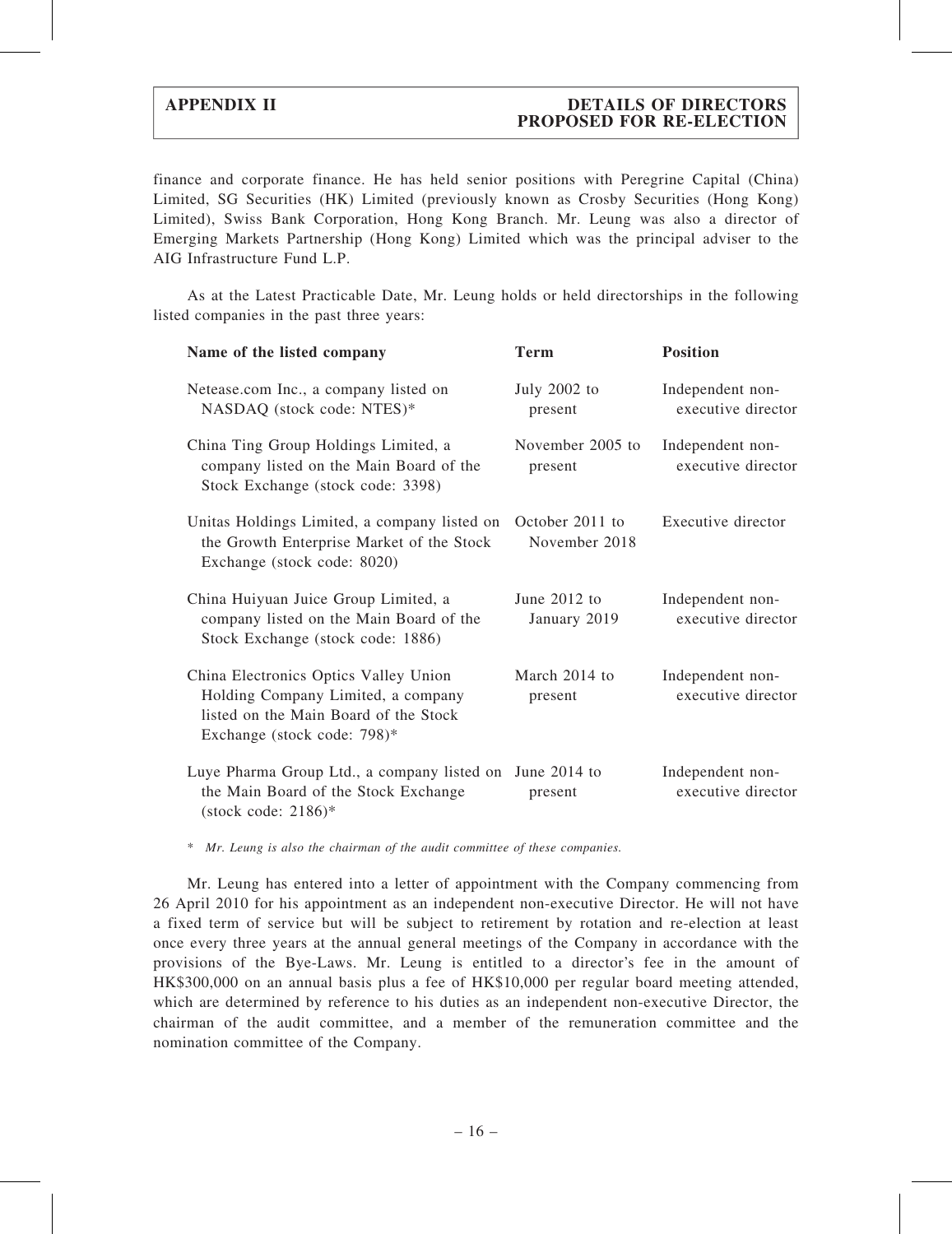#### APPENDIX II DETAILS OF DIRECTORS PROPOSED FOR RE-ELECTION

As at the Latest Practicable Date, Mr. Leung was interested in 370,000 Shares.

Save as disclosed herein, as at the Latest Practicable Date, (a) Mr. Leung had not held any directorship in other listed public companies in the last three years and did not hold any other positions with the Company or other members of the Group; (b) Mr. Leung did not have any relationship with any Directors, senior management of the Company or substantial or controlling Shareholders; and (c) there were no other matters concerning Mr. Leung that needed to be brought to the attention of the Shareholders nor any information to be disclosed pursuant to the requirements of Rule  $13.51(2)(h)$  to (v) of the Listing Rules. As at the Latest Practicable Date, save as disclosed herein, Mr. Leung did not have any other interest in the Shares within the meaning of Part XV of the SFO.

#### Ms. Wong Sze Wing (''Ms. Wong'')

Ms. Wong, aged 41, was appointed as an independent non-executive Director and a member of the remuneration committee and the audit committee of the Company with effect from 26 April 2010. She has been appointed as the chairman of the remuneration committee of the Company and a member of the nomination committee since 26 March 2012. Ms. Wong has over ten years of accounting experience in the profession. She has been the chief financial officer since July 2010 and was joint company secretary between February 2009 and March 2017 of Yingde Gases Group Company Limited which was previously listed on the main board of The Stock Exchange of Hong Kong Limited and a constituent stock of Hang Seng Composite Index. Ms. Wong was previously employed as the group chief financial officer of OSEG. She was also previously employed as the financial controller of Avex China Company Limited, a PRC joint venture company established by OSEG and Avex Group Holdings Inc., which is listed on the Tokyo Stock Exchange. Ms. Wong ceased to be the group chief financial officer of OSEG and financial controller of Avex China Company Limited in January 2008. She was also previously employed as a manager at PricewaterhouseCoopers. Ms. Wong obtained a bachelor's degree in business administration from the University of Hong Kong in 2001. She also obtained an EMBA from the China Europe International Business School in 2012. Ms. Wong became a chartered member of the Hong Kong Institute of Certified Public Accountants in 2003.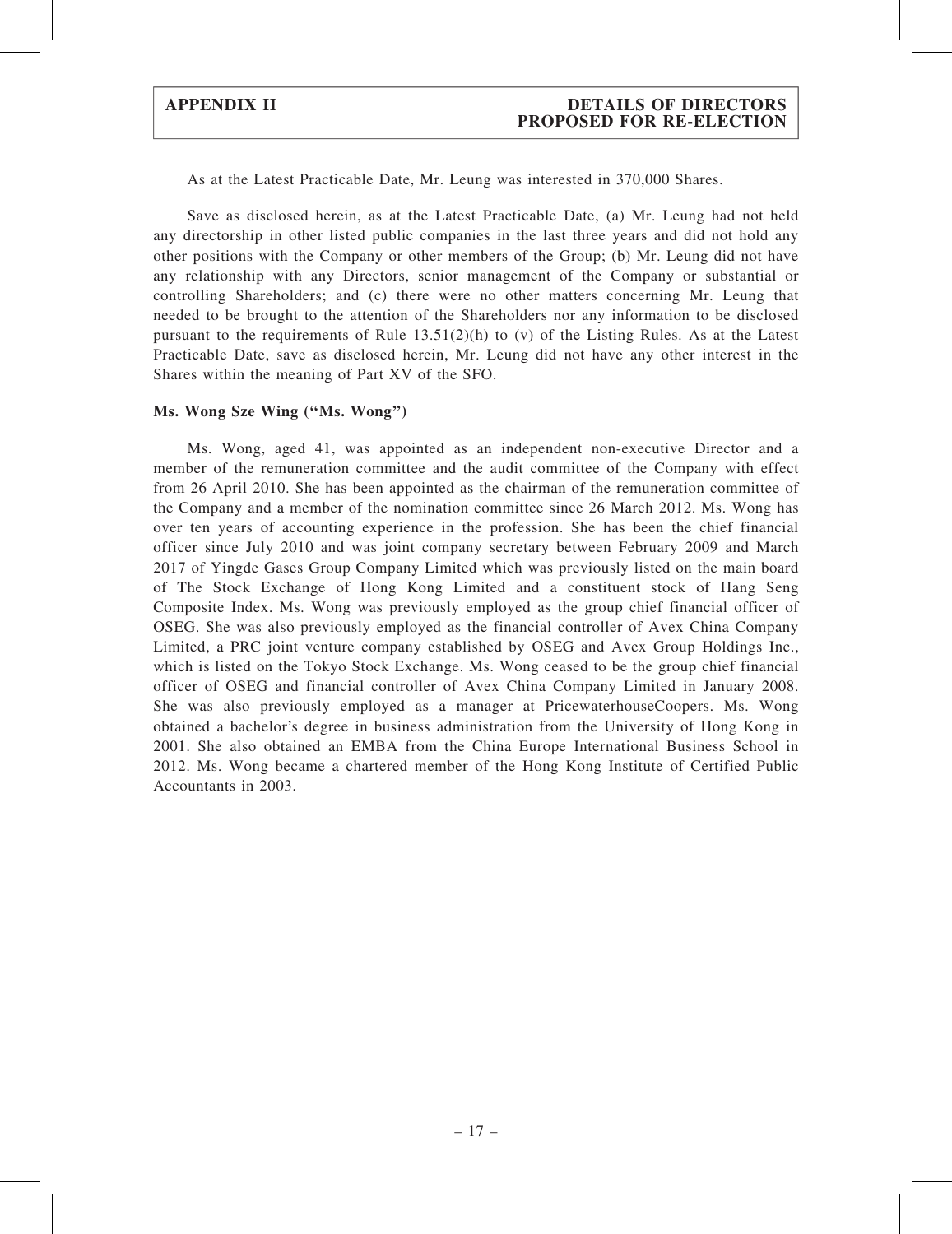As at the Latest Practicable Date, Ms. Wong holds or held directorships in the following listed companies in the past three years:

| Name of the listed company                                                                                                                                                                          | Term                      | <b>Position</b>                        |
|-----------------------------------------------------------------------------------------------------------------------------------------------------------------------------------------------------|---------------------------|----------------------------------------|
| Rici Healthcare Holdings Limited, a company<br>listed on the Main Board of the Stock<br>Exchange (stock code: $1526$ )*                                                                             | June $2016$ to<br>present | Independent non-<br>executive director |
| Wangsu Science & Technology Co., Ltd.,<br>a company listed on the ChiNext Board<br>of the Shenzhen Stock Exchange<br>(stock code: $300017$ ) <sup>#</sup>                                           | April 2017 to<br>present  | Independent<br>director                |
| ZHEJIANG DAHUA TECHNOLOGY<br>CO., LTD., a company listed on the SME<br>Board of the Shenzhen Stock Exchange<br>$(\text{stock code: } 002236)$                                                       | May $2017$ to<br>present  | Independent<br>director                |
| GANFENG LITHIUM CO., LTD., a company<br>listed on the Main Board of the Stock<br>Exchange (stock code: 1772), and the SME<br>Board of the Shenzhen Stock Exchange<br>$(\text{stock code: } 002460)$ | July $2018$ to<br>present | Independent non-<br>executive director |

\* Ms. Wong is also the chairlady of the audit committee of the company. # Ms. Wong is also the chairlady of the remuneration and evaluation committee of the company.

Ms. Wong has entered into a letter of appointment with the Company commencing from 26 April 2010 for her appointment as an independent non-executive Director. She will not have a fixed term of service but will be subject to retirement by rotation and re-election at least once every three years at the annual general meetings of the Company in accordance with the provisions of the Bye-Laws. Ms. Wong is entitled to a director's fee in the amount of HK\$200,000 on an annual basis plus a fee of HK\$10,000 per attendance of regular board meeting, which is determined by reference to her duties as an independent non-executive Director, a member of the audit committee and the nomination committee of the Company and the chairman of the remuneration committee of the Company.

As at the Latest Practicable Date, Ms. Wong was interested in 170,000 Shares. Save as disclosed herein, as at the Latest Practicable Date, (a) Ms. Wong had not held any directorship in other listed public companies in the last three years and did not hold any other positions with the Company or other members of the Group; (b) Ms. Wong did not have any relationship with any Directors, senior management of the Company or substantial or controlling Shareholders; and (c) there were no other matters concerning Ms. Wong that needed to be brought to the attention of the Shareholders nor any information to be disclosed pursuant to the requirements of Rule  $13.51(2)$ (h) to (v) of the Listing Rules. As at the Latest Practicable Date, save as disclosed herein, Ms. Wong did not have any other interest in the Shares within the meaning of Part XV of the SFO.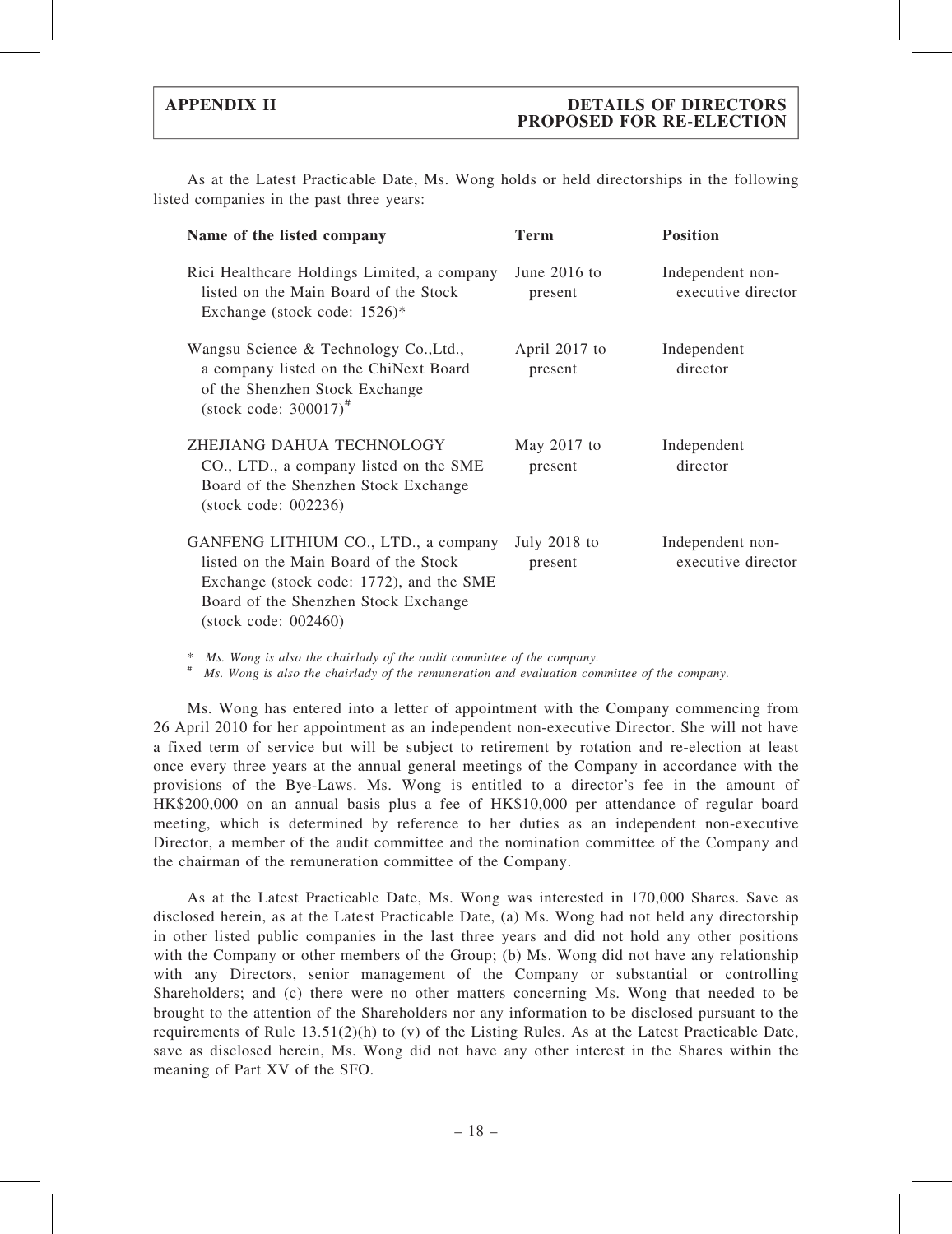### APPENDIX III SUMMARY OF THE PRINCIPAL TERMS OF THE 2020 SHARE OPTION SCHEME

This appendix summaries the principal terms of the 2020 Share Option Scheme and does not form, nor is intended to be, part of the 2020 Share Option Scheme nor should it be taken as affecting the interpretation of the rules of the 2020 Share Option Scheme.

#### THE 2020 SHARE OPTION SCHEME

The following is a summary of the principal terms of the 2020 Share Option Scheme proposed to be approved and adopted by ordinary resolution of the Shareholders at the AGM.

#### 1. Purpose of the Scheme

The purpose of the 2020 Share Option Scheme is to enable the Company to grant Options to Eligible Participants as incentives or rewards for their contribution to the growth of the Group and to provide the Group with a more flexible means to reward, remunerate, compensate and/or provide benefits to the Eligible Participants.

#### 2. Participants of the 2020 Share Option Scheme and Eligibility Criteria

The Eligible Participants of the 2020 Share Option Scheme to whom Options may be granted by the Board shall be (a) any full-time or part-time employee of the Company and/or any subsidiary of the Company; (b) any director (including executive, non-executive and independent non-executive director) of the Company and/or any subsidiary of the Company; and (c) any consultant or adviser (whether professional or otherwise and whether on an employment or contractual or honorary basis or otherwise and whether paid or unpaid), distributor, contractor, supplier, service provider, agent, customer and business partner of the Company and/or any subsidiary of the Company who, at the sole determination of the Board, have contributed or will contribute to the Company and/or any subsidiary of the Company.

Options may be granted on such terms and conditions in relation to their vesting, exercise or otherwise as the Board may determine in its absolute discretion, provided that such terms and conditions shall not be inconsistent with any other terms and conditions of the 2020 Share Option Scheme. There is no general requirement on the minimum period for which an Option must be held or the performance targets which must be achieved before an Option can be exercised under the terms of the 2020 Share Option Scheme. However, the Board may offer to grant any Options subject to such terms and conditions in relation to the minimum period of the Options to be held and/or the performance targets to be achieved before such Options can be exercised and/or any other terms as the Board may determine in its absolute discretion.

#### 3. Time of Acceptance and Exercise of Option

An option may be accepted by a participant within 30 days from the date of the offer of grant of the option by duly signing the duplicate letter comprising acceptance of the Offer together with a payment in favour of the Company of HK\$1.00 by way of consideration for the grant thereof. An option may be exercised in accordance with the terms of the 2020 Share Option Scheme at any time during a period to be determined and notified by the Directors to each grantee, which period may commence on a day after the date on which the offer for the grant of options is accepted but shall end in any event not later than 10 years from the date of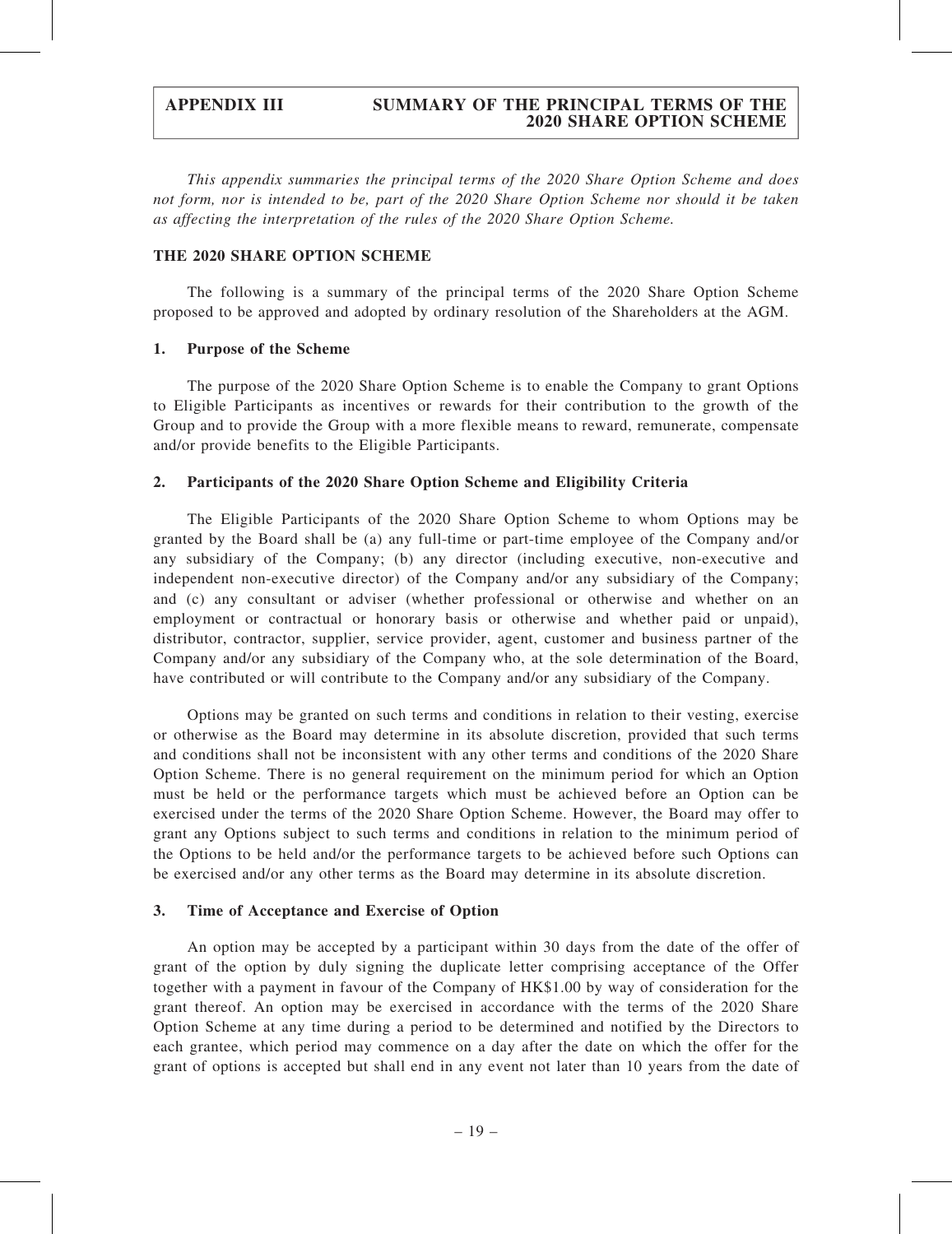grant of the option subject to the provisions for early termination thereof. Unless otherwise determined by the Directors and stated in the offer of the grant of options to a grantee, there is no minimum period required under the 2020 Share Option Scheme for the holding of an option before it can be exercised.

### 4. Performance Target

Unless the Directors otherwise determined and stated in the offer of the grant of options to a grantee, a grantee is not required to achieve any performance targets before any options granted under the 2020 Share Option Scheme can be vested in, or exercised by, the grantee.

#### 5. Subscription Price

The price per Share at which an Eligible Participant who accepts the offer in accordance with the terms of the 2020 Share Option Scheme (the "Grantee") may subscribe for Shares on the exercise of an Option pursuant to the 2020 Share Option Scheme (the ''Subscription Price'') in respect of any Option shall, subject to any adjustments made pursuant to the terms of the 2020 Share Option Scheme, be a price notified by the Board to each Grantee and shall be at least the highest of:

- (a) the closing price per Share on the Main Board a s stated in the Stock Exchange's daily quotation sheet on the date (the ''Offer Date'') on which an offer for the grant of an Option made in accordance with the 2020 Share Option Scheme is made to an Eligible Participant (the "Offer");
- (b) the average closing price per Share on the Main Board as stated in the Stock Exchange's daily quotation sheets for the 5 business days immediately preceding the Offer Date; or
- (c) the nominal value of a Share.

### 6. Maximum Number of Shares Available for Subscription

- (a) The maximum aggregate number of Shares which may be issued upon exercise of all outstanding Options granted and yet to be exercised under the 2020 Share Option Scheme and any other share option schemes of the Company must not exceed such number of Shares as shall represent 30% of the issued share capital of the Company from time to time. No Options may be granted under the 2020 Share Option Scheme if this will result in such limit being exceeded.
- (b) Subject to Paragraph 6(a) above, the total number of Shares which may be issued upon exercise of all Options to be granted under the 2020 Share Option Scheme and any other share option schemes of the Company must not, in aggregate, exceed 10% of the issued share capital of the Company as at the date of the approval of the 2020 Share Option Scheme by the Shareholders (the ''Scheme Mandate Limit'') unless Shareholders' approval has been obtained pursuant to Paragraph 6(c) or 6(d) below.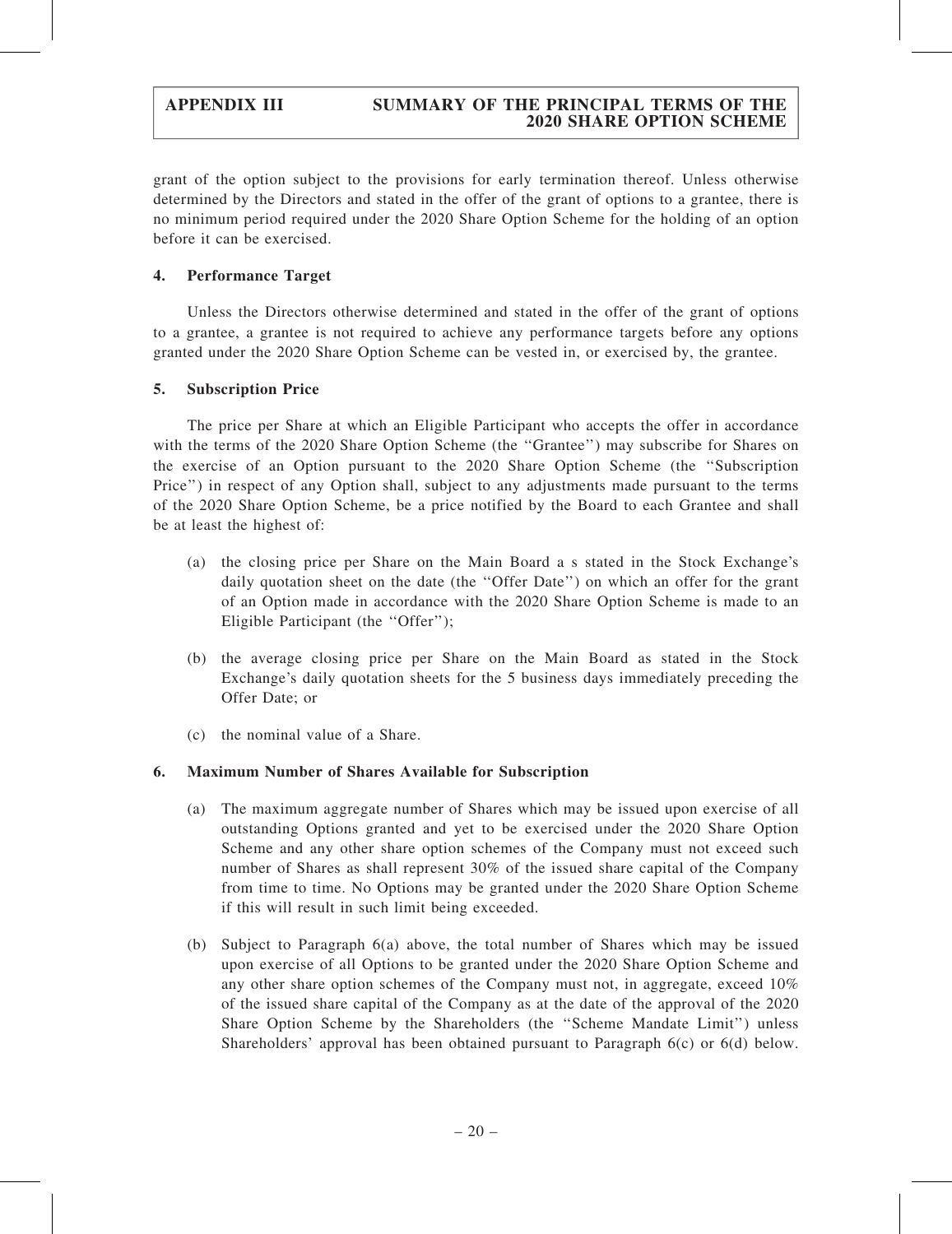#### APPENDIX III SUMMARY OF THE PRINCIPAL TERMS OF THE 2020 SHARE OPTION SCHEME

Any Options lapsed in accordance with the terms of the 2020 Share Option Scheme or any other share option scheme of the Company shall not be counted for the purpose of calculating the Scheme Mandate Limit.

- (c) Subject to Paragraph 6(a) above, the Board may seek approval by Shareholders in general meeting to renew the Scheme Mandate Limit and the Company must send a circular to the Shareholders containing the information required under Rule 17.02(2) and the disclaimer required under Rule 17.02(4) of the Listing Rules. However, the total number of Shares which may be issued upon exercise of all Options to be granted under the 2020 Share Option Scheme and any other share option schemes of the Company in these circumstances must not exceed 10% of the issued share capital of the Company at the date of approval of the renewed limit (the ''renewed Scheme Mandate Limit''). Options previously granted under the New Share Option Scheme and any other share option schemes of the Company (including those outstanding, cancelled, lapsed in accordance with the 2020 Share Option Scheme or any other share option schemes of the Company and exercised options) will not be counted for the purpose of calculating the renewed Scheme Mandate Limit.
- (d) Subject to Paragraph 6(a) above, the Board may seek separate shareholders' approval in general meeting to grant Options beyond the Scheme Mandate Limit or the renewed Scheme Mandate Limit as referred to in Paragraph 6(b) or 6(c) above (as the case may be) provided that the Options in excess of the Scheme Mandate Limit or the renewed Scheme Mandate Limit are granted only to the Eligible Participants specifically identified by the Company before such approval is sought and the Company must issue a circular to the Shareholders containing a generic description of the specified Eligible Participants who may be granted such Options, the number and terms of the Options to be granted, the purpose of granting Options to such Eligible Participants with an explanation as to how the terms of the Options serve such purpose, the information required under Rule  $17.02(2)(d)$  and the disclaimer required under Rule 17.02(4) of the Listing Rules.

#### 7. Maximum Entitlement of each Participant

The total number of Shares issued and which may fall to be issued upon exercise of the options granted under the 2020 Share Option Scheme and any other share option scheme of the Group (including both exercised or outstanding options) to each participant in any 12-month period shall not exceed 1% of the Shares in issue for the time being (''Individual Limit''). Any further grant of options in excess of the Individual Limit in any 12-month period up to and including the date of such further grant shall be subject to separate Shareholders' approval in general meeting of the Company with such participant and his close associates (or his associates if the participant is a connected person of the Company) abstaining from voting.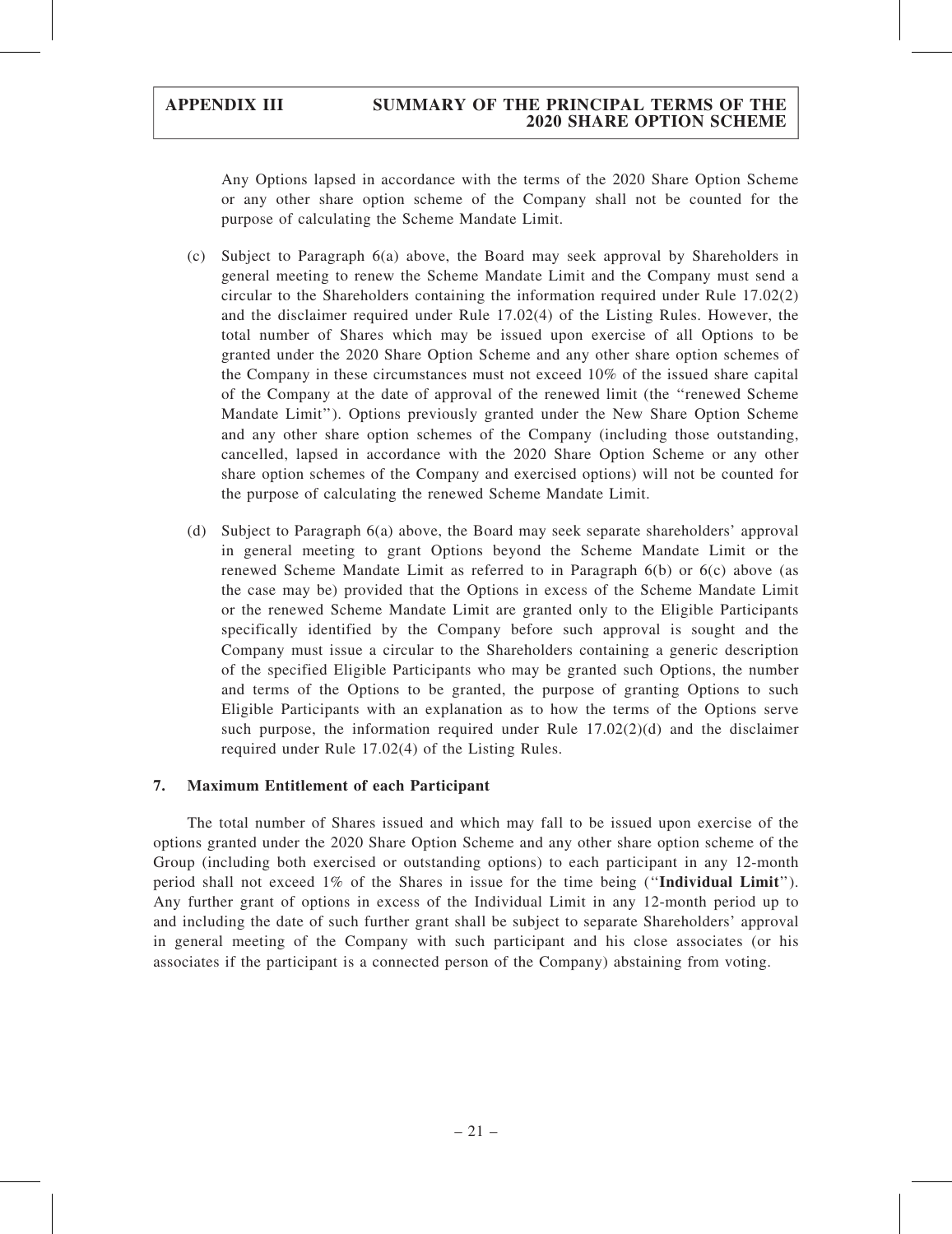#### 8. Grant of Options to Connected Persons

- (a) Any grant of Options to a connected person of the Company or any of its associates must be approved by all of the independent non-executive Directors (excluding any independent non-executive Director who is the Grantee).
- (b) Where Options are proposed to be granted to a substantial shareholder or an independent non-executive Director or any of their respective associates, and the proposed grant of Options will result in the total number of Shares issued and to be issued upon exercise of all Options already granted and to be granted (including Options exercised, cancelled and outstanding) to such person in the 12-month period up to and including the date of such grant representing in aggregate over 0.1 per cent of the issued share capital of the Company on the Offer Date and having an aggregate value, based on the closing price of the Shares at the date of each grant, in excess of HK\$5 million, such further grant of Options must be subject to the approval of the Shareholders taken on a poll at general meeting. The connected person involved in such proposed grant of Options and all other connected persons of the Company must abstain from voting in such general meeting (except that any connected person may vote against the proposed grant provided that his intention to do so has been stated in the relevant circular to the Shareholders).

#### 9. Time of Exercise of Option

An Option may be exercised in accordance with the terms of the 2020 Share Option Scheme at any time during a period to be notified by the Board may determine which shall not exceed 10 years from the date of grant of the Option (the ''Option Period'').

#### 10. Rights are Personal to Grantee

An Option shall be personal to the Grantee and shall not be assignable and no Grantee shall in any way sell, transfer, charge, mortgage, encumber or create any interest (legal or equitable) in favour of any third party over or in relation to any Option or attempt so to do.

#### 11. Rights on Ceasing Employment

In the event that the Grantee ceases to be an Eligible Participant for any reason other than his death or the termination of his employment, directorship, appointment or engagement on one or more of the grounds specified in Paragraph 17(d), the Grantee may exercise the Option in accordance with the provisions of the 2020 Share Option Scheme up to his entitlement at the date of cessation (to the extent which has become exercisable but not already exercised) within the period of 3 months following the date of such cessation (or such longer period as the Board may determine or, if any of the events referred to in Paragraphs 14, 15 and 16 occurs during such period, he may exercise the Option pursuant to Paragraphs 14, 15 and 16 within such period). The date of cessation as aforesaid shall be the last working day with the Company or the relevant subsidiary whether salary or compensation is paid in lieu of notice or not, or the last date of office or appointment as director, or the last date of appointment or engagement as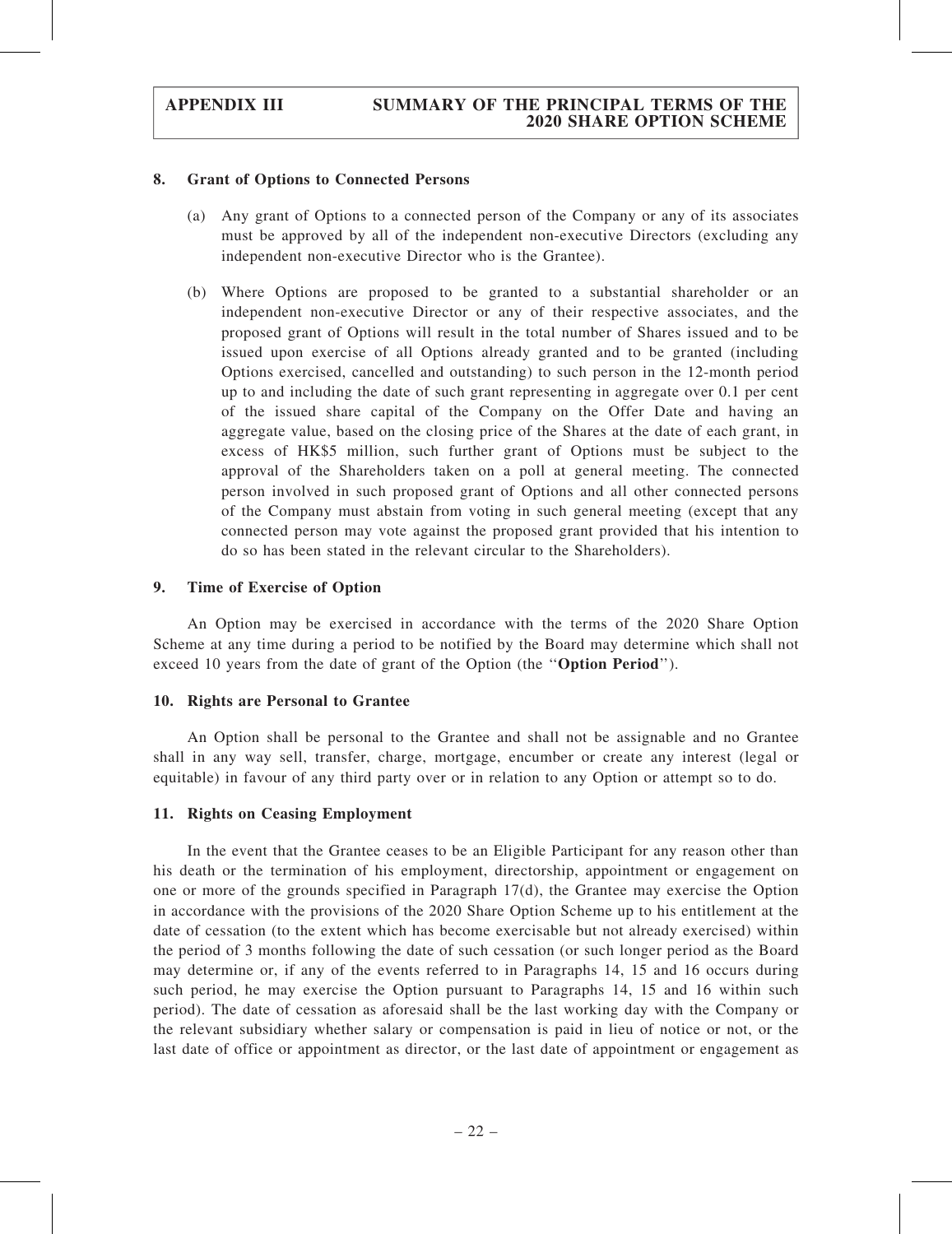### APPENDIX III SUMMARY OF THE PRINCIPAL TERMS OF THE 2020 SHARE OPTION SCHEME

consultant or advisor to the Company or the relevant subsidiary, as the case may be, in the event of which, the date of cessation as determined by a resolution of the Board or the board of directors or governing body of the relevant subsidiary shall be conclusive.

#### 12. Rights on Death

In the event that the Grantee (being an individual) ceases to be an Eligible Participant by reason of death and none of the events which would be a ground for termination of his employment, directorship, appointment or engagement under Paragraph 17(d) arises, the personal representative of the Grantee shall be entitled within a period of 12 months after the date of death (or such longer period as the Board may determine or, if any of the events referred to in Paragraphs 14, 15 and 16 occurs during such period, his personal representative(s) may exercise the Option pursuant to Paragraphs 14, 15 and 16 within such period) to exercise the Option up to the entitlement of such Grantee as at the date of death (to the extent which has become exercisable but not already exercised).

#### 13. Right on Winding up of a Grantee

If a Grantee (being a corporation), commences winding up by whatever means, whether voluntarily or not; or suffers a change in its constitution, management, directors, shareholding or beneficial ownership which in the opinion of the Board is material, the Option (to the extent not already exercised) shall lapse on the date of the commencement of winding up of the Grantee or on the date of notification by the Company that the said change in constitution, management, directors, shareholding or beneficial shareholding is material, as the case may be, and not be exercisable unless the Board otherwise determines in which event the Option (or such remaining part thereof) shall be exercisable within such period as the Board may in its absolute discretion determine following the date of such occurrence.

#### 14. Rights on a General Offer

If a general (or partial) offer (whether by takeover offer or scheme of arrangement or otherwise in like manner) is made to all the holders of Shares (or all such holders other than the offeror and/or any person controlled by the offeror and/or any person acting in concert with the offeror), the terms of which have been approved by any relevant regulatory authority and are i n accordance with applicable laws and regulatory requirements and becomes, or is declared unconditional prior to the expiry of the Option, the Company shall within 7 days of such offer becoming or being declared unconditional give notice thereof to the Grantee, whereupon the Grantee (or his personal representative) shall be entitled to exercise the Option in full or in part in accordance with the terms of the 2020 Share Option Scheme (to the extent which has become exercisable but not already exercised) at any time within 14 days after the date of such notice and, to the extent any of the Options have not been so exercised, such Options shall upon the expiry of such period lapse.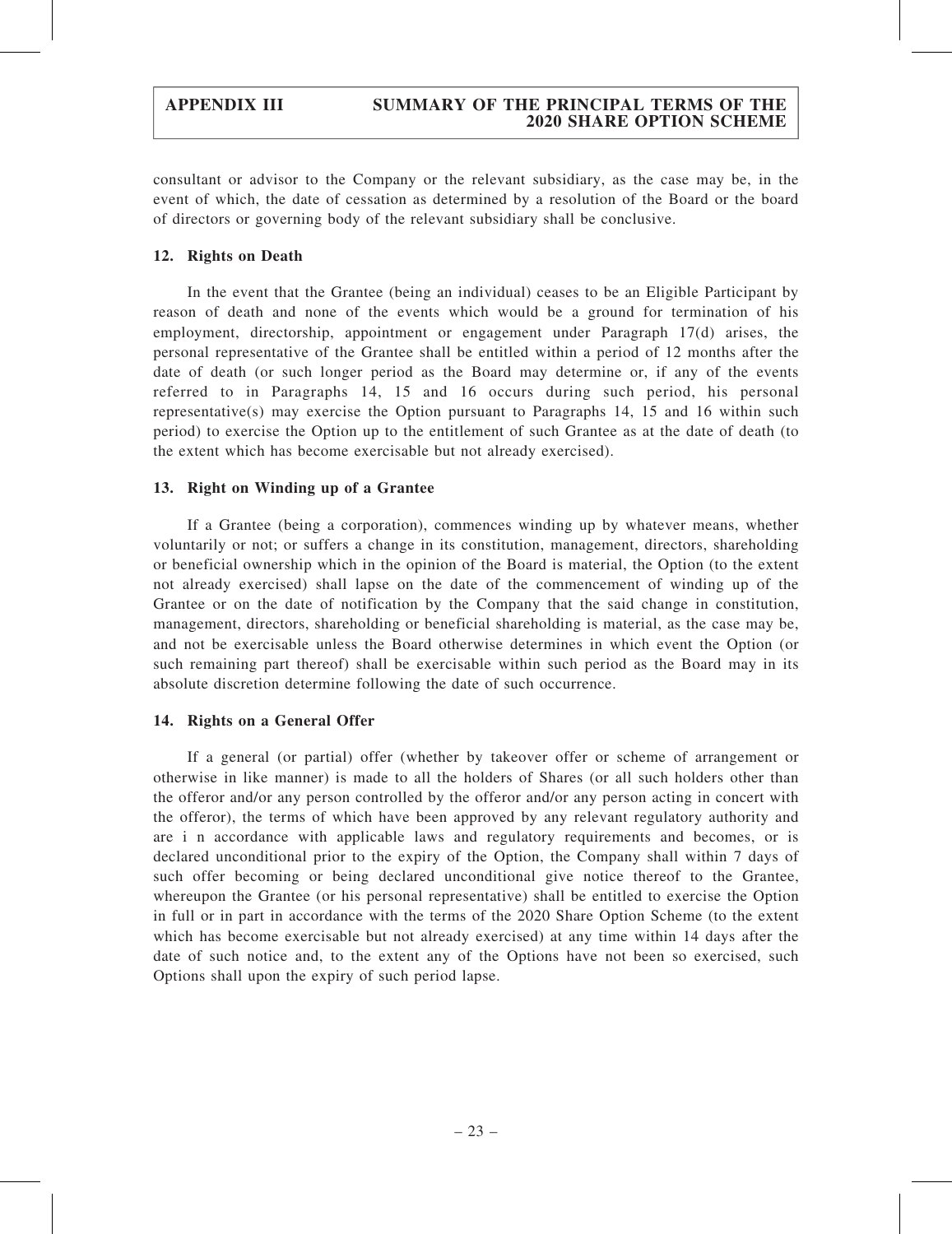#### APPENDIX III SUMMARY OF THE PRINCIPAL TERMS OF THE 2020 SHARE OPTION SCHEME

#### 15. Rights on Winding Up

In the event that a notice is given by the Company to the Shareholders to convene a general meeting for the purpose of considering and, if thought fit, approving a resolution to voluntarily wind up the Company, the Company shall on the same date as it despatches such notice of the proposed general meeting to each shareholder of the Company give notice thereof to the Grantee (or his personal representative), who may, by notice in writing to the Company (such notice to be received by the Company not later than 5 business days prior to the proposed general meeting) accompanied by a remittance/payment for the full amount of the aggregate Subscription Price for the Shares in respect of which the notice is given, exercise the Option (to the extent which has become exercisable but not already exercised) either to its full extent or to the extent specified in such notice and the Company shall, as soon as possible and in any event no later than the business day immediately prior to the date of the proposed general meeting, allot and issue such number of Shares to the Grantee which falls to be issued on such exercise, credited as fully paid up and register the Grantee as holder thereof. Any Options shall, to the extent they have not been so exercised, lapse and determine.

#### 16. Right on a Compromise or Scheme of Arrangement

If, pursuant to the Companies Act 1981 of Bermuda (as amended, supplemented or otherwise modified from time to time) or other applicable law, a compromise or scheme of arrangement between the Company and its members or creditors is proposed for the purpose of or in connection with the reconstruction of the Company or its amalgamation with any other company or companies, the Company shall give notice thereof to all Grantees (or to their personal representatives) on the same day as it gives notice to the members or creditors of the Company summoning a meeting to consider such a compromise or scheme of arrangement. Upon receipt of the notice, the Grantee may, during the period commencing on the date of the notice and ending on the earlier of the date 2 calendar months thereafter and the date on which such compromise or arrangement is sanctioned by the court, exercise his Option (to the extent which has become exercisable but not already exercised), conditional upon the compromise or arrangement being sanctioned by the court and becoming effective. The Company may require the Grantee to transfer or otherwise deal with the Shares issued as a result of the exercise of Options in these circumstances so as to place the Grantee in the same position as nearly as would have been the case had such Shares been subject to the compromise or arrangement. Upon such compromise or arrangement becoming effective, all Options shall, to the extent that they have not been so exercised, lapse and determine. If for any reason such compromise or arrangement is not approved by the court (whether upon the terms presented to the court or upon any other terms as may be approved by such court) the rights of Grantees to exercise their respective Options shall with effect from the date of the making of the order by the court be restored in full but only up to the extent not already exercised and shall thereupon become exercisable (but subject to the other terms of the 2020 Share Option Scheme) as if such compromise or arrangement had not been proposed by the Company and no claim shall lie against the Company or any of its officers for any loss or damage sustained by any Grantee as a result of the aforesaid suspension.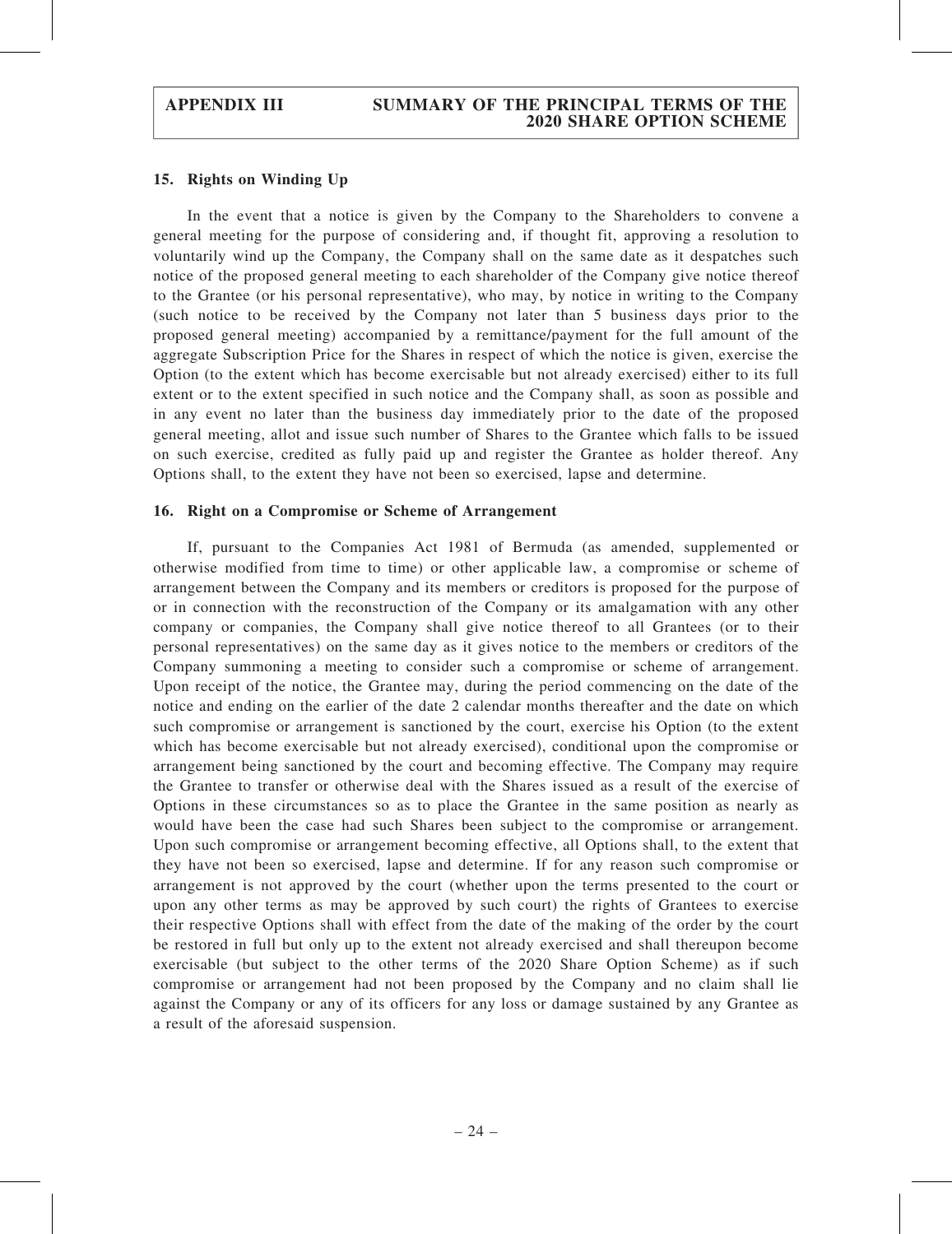#### 17. Lapse of Option

The right to exercise an Option shall lapse automatically (to the extent not already exercised) immediately upon the earliest of:

- (a) the expiry of the Option Period;
- (b) the expiry of any of the periods referred to in Paragraphs 11, 12, 13, 14, 15 and 16;
- (c) subject to Paragraph 15, the date of the commencement of the winding-up of the Company;
- (d) the date on which the Grantee ceases to be an Eligible Participant by reason of the termination of the employment, directorship, appointment or engagement of such Grantee on any one or more of the grounds that he has been guilty of serious misconduct, or appears either to be unable to pay or to have no reasonable prospect of being able to pay his debts or has become insolvent or has made any arrangement or composition with his creditors generally, or has breached or failed to comply with any provisions of the relevant service contract, letter of appointment or other contracts or agreements of the Grantee with the Company or the relevant subsidiary for the employment, appointment or engagement, or has been convicted of any criminal offence involving his integrity or honesty or on any other ground on which an employer would be entitled to terminate his employment at common law or pursuant to any applicable laws or under the service contract, letter of appointment or other contract or agreement for the employment, appointment or engagement of the Grantee with the Company or the relevant subsidiary; or
- (e) the date on which the Grantee commits a breach of Paragraph 10.

#### 18. Ranking of Shares

The Shares to be issued and allotted upon the exercise of an Option will be subject to all the provisions of the bye-laws of the Company for the time being in force and will rank pari passu in all respects with the fully paid Shares in issue on the date of allotment and accordingly will entitle the holders to participate in all dividends or other distributions declared, paid or made on or after the date of allotment other than any dividend or other distribution previously declared or recommended or resolved to be paid or made if the record date therefor shall be before the date of allotment.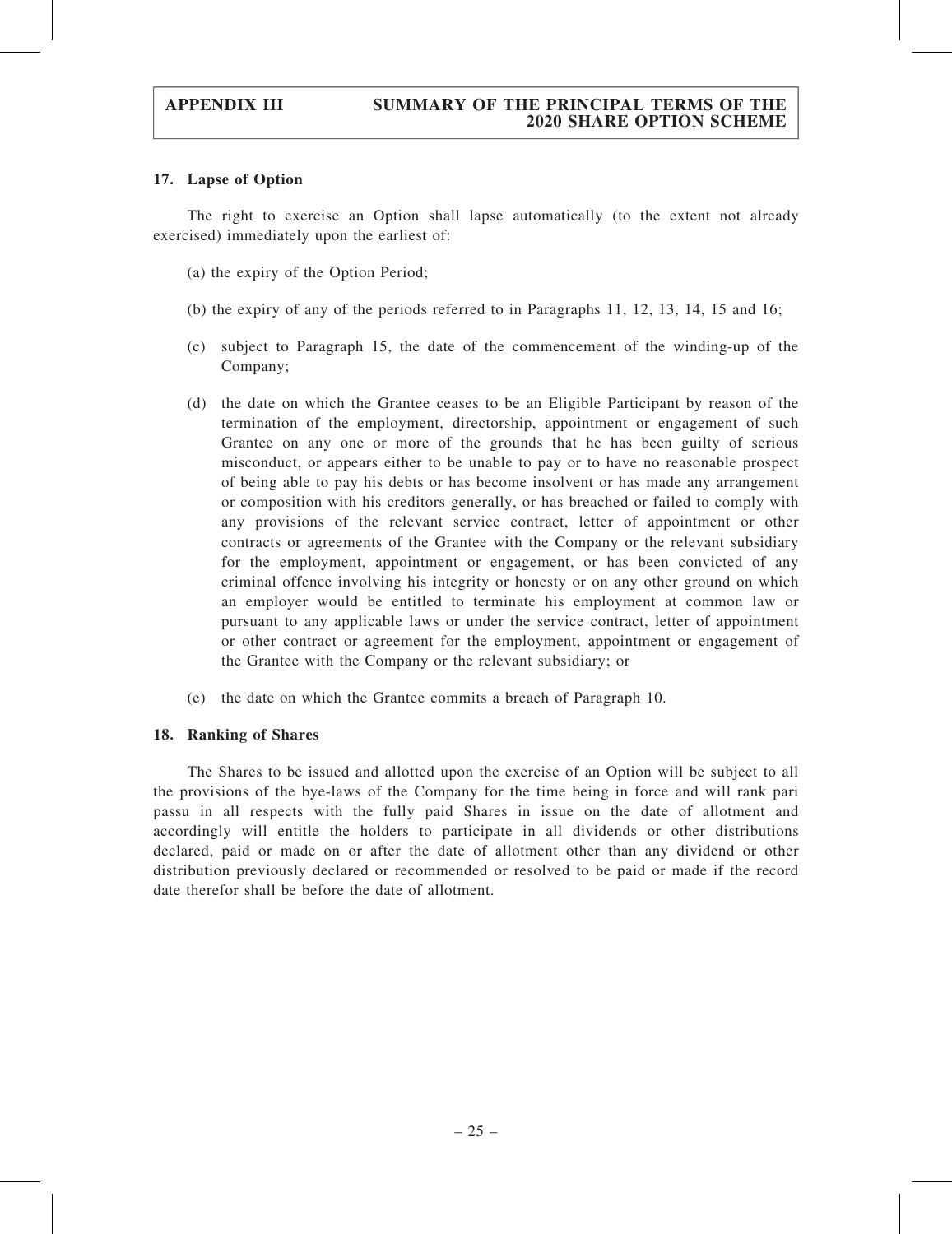#### 19. Reorganisation of Capital Structure

In the event of any capitalisation of profits or reserves, rights issue or other similar offer of securities to holders of Shares, consolidation, subdivision or reduction of the share capital of the Company in accordance with legal requirements and the requirements of the Stock Exchange (other than an issue of Shares as consideration in respect of a transaction in which the Company and/or any of its subsidiaries is a party), such corresponding adjustments (if any) shall be made to:

- (a) the number or nominal amount of Shares subject to the Option so far as unexercised; and/or
- (b) the Subscription Price;

or any combination thereof, as the auditors or an independent financial adviser to be appointed by the Company for such purpose shall certify in writing to the Board to be in their opinion fair and reasonable, provided always that:

- (i) no such adjustments shall be made the effect of which would be to enable any Share to be issued at less than its nominal value;
- (ii) such adjustments shall be made on the basis that the Grantee shall have as nearly as possible the same proportion of the issued share capital of the Company to which the Grantee was entitled before such adjustments,

and in each case, any adjustment must be made in compliance with the Listing Rules. In addition, in respect of any such adjustments, other than any adjustment made on a capitalization issue, the auditors or the independent financial adviser must confirm to the Directors in writing that the adjustments satisfy the requirements of the relevant provision of the Listing Rules.

# 20. Alteration to the New Share Option Scheme and the Terms of Options Granted Under the 2020 Share Option Scheme

Subject to the Listing Rules, all provisions of the 2020 Share Option Scheme may be altered from time to time in any respect by a resolution of the Board save that the following alterations shall require the prior sanction of an ordinary resolution of the Company in general meeting (with all grantees, prospective grantees and their associates abstaining from voting and the votes taken by poll):

- (a) alterations of the provisions relating to the matters set out in Rule 17.03 of the Listing Rules to the advantage of the Grantees or the Eligible Participants;
- (b) alterations of the terms and conditions of the 2020 Share Option Scheme which are of a material nature or any change to the terms of Options granted (except where the alterations take effect automatically under the existing terms of the 2020 Share Option Scheme); and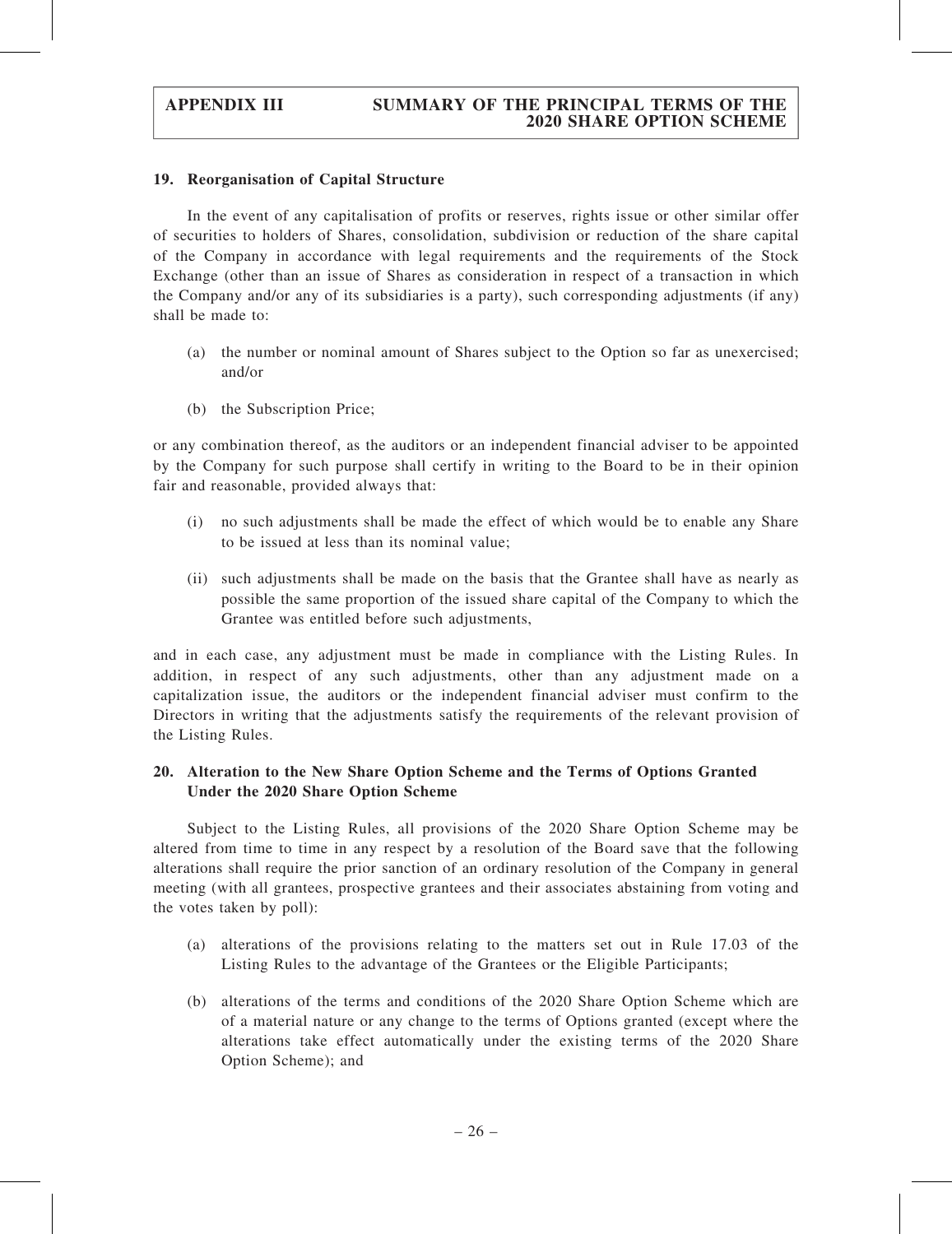(c) any change to the authority of the Board in relation to any alteration to the terms of the 2020 Share Option Scheme,

provided that no such alteration shall operate to affect adversely the terms of issue of any Option granted or agreed to be granted prior to such alteration except with the consent or sanction of such majority of the Grantees as would be required of the Shareholders under the bye-laws for the time being of the Company for a variation of the rights attached to the Shares. Any amended terms of the 2020 Share Option Scheme or Options shall still comply with the relevant requirements of Chapter 17 of the Listing Rules (subject to such waiver as may be granted by the Stock Exchange from time to time).

#### 21. Cancellation of Options Granted

Subject to Paragraph 10, any cancellation of Options granted but not exercised shall be approved by the Board. Cancelled Options may be re-issued after such cancellation has been approved, provided that re-issued Options shall only be granted in compliance with the terms of the 2020 Share Option Scheme and the requirements of the Listing Rules and provided further that new Options may be issued to a Grantee in place of his cancelled Options only if there are available unissued Options (excluding the cancelled Options) within the Scheme Mandate Limit or the renewed Scheme Mandate Limit as referred to in Paragraphs 6(b) and (c) above.

#### 22. Termination

The Company by ordinary resolution in general meeting or the Board may at any time terminate the operation of the 2020 Share Option Scheme and in such event no further Options shall be offered but the provisions of the 2020 Share Option Scheme shall remain in all other respects in full force and effect in respect of any Options granted prior thereto but not yet exercised at the time of termination. Upon such termination, details of the Option granted, including Options exercised or outstanding shall be disclosed in the circular to Shareholders seeking approval of the first new scheme established after such termination.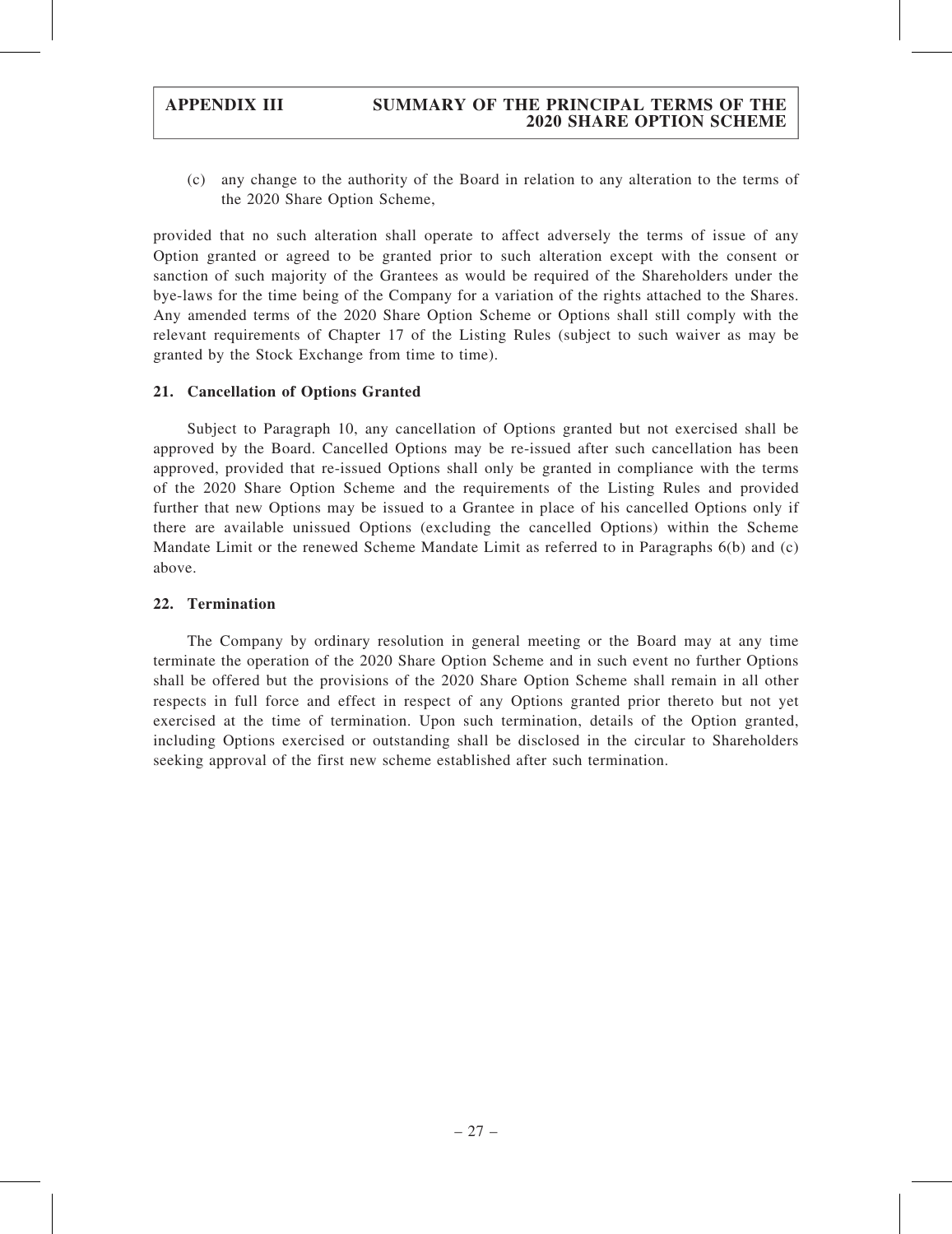

# ENTERTAINMENT (HOLDINGS) LIMITED

橙 天 嘉 禾 娛 樂( 集 團 )有 限 公 司\*

(Incorporated in Bermuda with limited liability)

(Stock Code: 1132)

NOTICE IS HEREBY GIVEN that the annual general meeting of Orange Sky Golden Harvest Entertainment (Holdings) Limited (the ''Company'') will be held at 24th Floor, Capital Centre, 151 Gloucester Road, Wan Chai, Hong Kong on Friday, 19 June 2020 at 11:00 a.m. for the following purposes:

### As Ordinary Business

- 1. To receive and adopt the audited financial statements of the Company and its subsidiaries and the reports of the directors of the Company (the "Director(s)") and auditors of the Company for the year ended 31 December 2019.
- 2. To pass each of the following resolutions as an ordinary resolution of the Company:

### ''THAT:

- (a) To re-elect Ms. Go Misaki as an executive Director;
- (b) To re-elect Mr. Peng Bolun as an executive Director;
- (c) To re-elect Mr. Leung Man Kit as an independent non-executive Director;
- (d) To re-elect Ms. Wong Sze Wing as an independent non-executive Director; and
- (e) To authorise the board of Directors to fix Directors' remuneration.''
- 3. To re-appoint Messrs. KPMG as auditors of the Company and to authorise the board of Directors to fix their remuneration.

<sup>\*</sup> For identification purposes only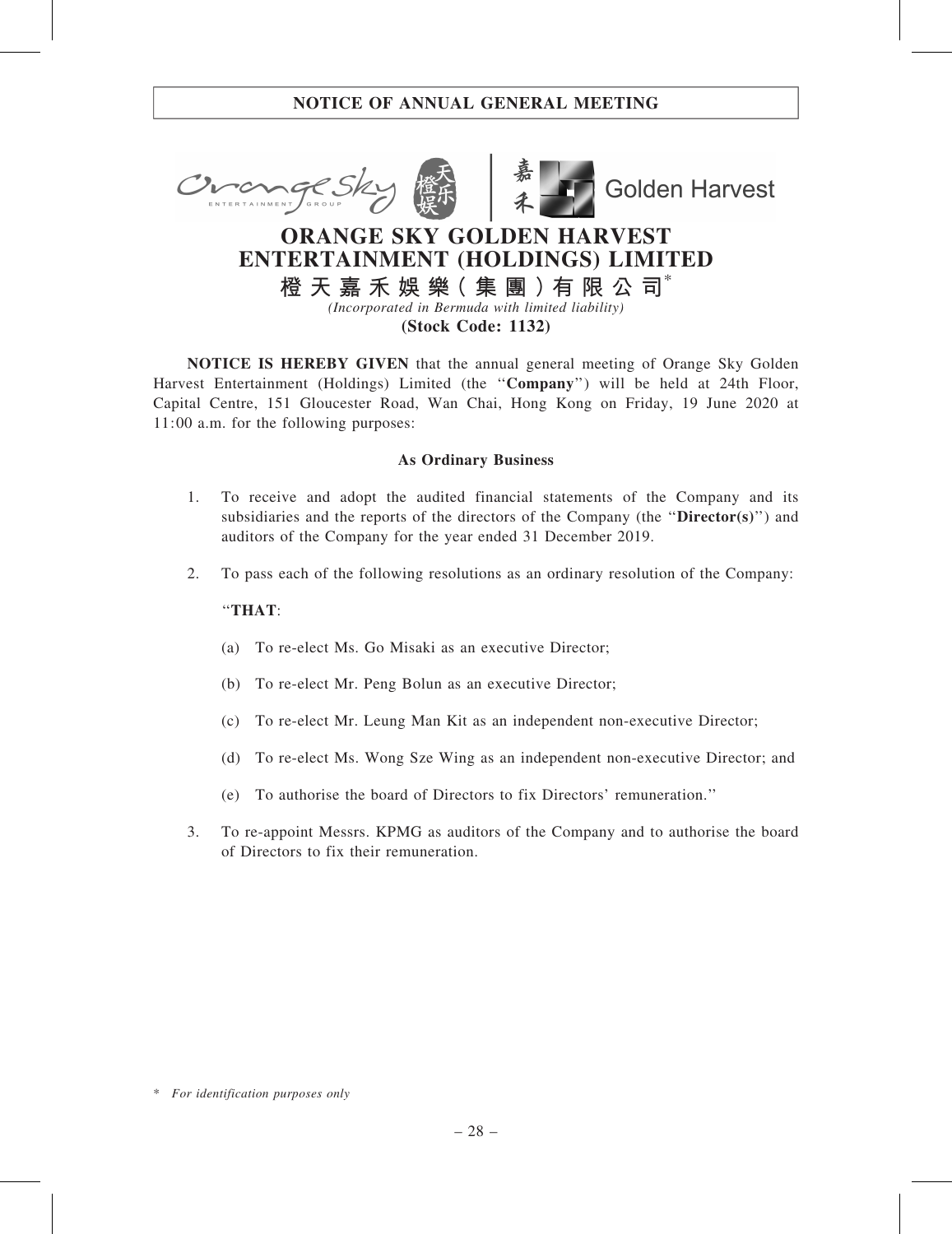#### As Special Business

4. To consider and, if thought fit, pass the following resolution (with or without amendments) as an ordinary resolution of the Company:

#### ''THAT:

- (a) the exercise by the Directors during the Relevant Period (as defined below) of all the powers of the Company to issue, allot and deal with additional shares of the Company and to make or grant offers, agreements and options which would or might require shares to be issued, allotted or dealt with during or after the end of the Relevant Period (as defined below), be and is hereby generally and unconditionally approved, provided that, otherwise than pursuant to: (i) a rights issue where shares are offered to the shareholders of the Company (the ''Shareholders'') on a fixed record date in proportion to their then holdings of shares (subject to such exclusions or other arrangements as the Directors may deem necessary or expedient in relation to fractional entitlements or having regard to any restrictions or obligations under the laws of, or the requirements of any recognized regulatory body or any stock exchange in any territory outside Hong Kong); or (ii) any option scheme or similar arrangement for the time being adopted for the grant or issue to the eligible participants of shares or rights to acquire shares of the Company; or (iii) any scrip dividend or similar arrangement pursuant to the bye-laws of the Company from time to time; or (iv) any issue of shares upon the exercise of rights of subscription or conversion under the terms of any notes, warrants or any securities of the Company which are convertible into shares; or (v) a specific authority granted by the Shareholders in general meeting, the total nominal amount of additional shares issued, allotted, dealt with or agreed conditionally or unconditionally to be issued, allotted or dealt with (whether pursuant to an option or otherwise) shall not in total exceed 20% of the total nominal amount of the share capital of the Company in issue on the date of passing of this resolution and the said approval shall be limited accordingly; and
- (b) for the purpose of this resolution, ''Relevant Period'' means the period from the passing of this resolution until:
	- (i) the conclusion of the next annual general meeting of the Company; or
	- (ii) the revocation or variation of the authority given under this resolution by ordinary resolution of the Shareholders in general meeting,

whichever occurs first."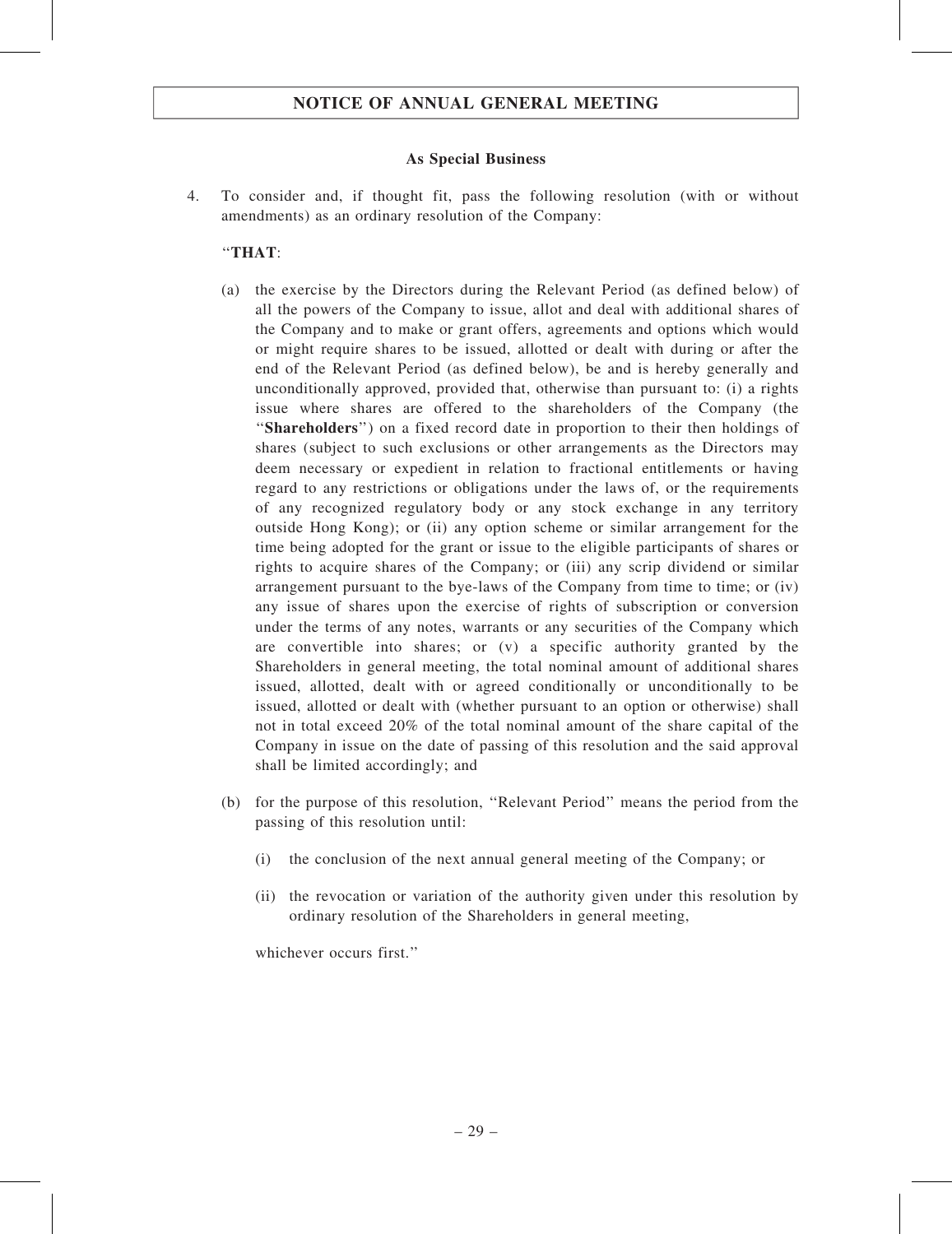5. To consider and, if thought fit, pass the following resolution (with or without amendments) as an ordinary resolution of the Company:

### ''THAT:

- (a) subject to paragraphs (b) and (c) of this resolution, the exercise by the Directors during the Relevant Period (as defined below) of all the powers of the Company to repurchase its shares on The Stock Exchange of Hong Kong Limited (the ''Stock Exchange'') or on any other stock exchange on which the Shares may be listed and recognized by The Securities and Futures Commission of Hong Kong and the Stock Exchange for this purpose, subject to and in accordance with all applicable laws and/or requirements of the Stock Exchange or other applicable rules and regulations as amended from time to time, be and is hereby generally and unconditionally approved;
- (b) the approval in paragraph (a) of this resolution shall, in addition to any other authorization given to the Directors, authorize the Directors on behalf of the Company during the Relevant Period to procure the Company to purchase its own shares at a price to be determined by the Directors;
- (c) the aggregate nominal amount of the shares to be repurchased or agreed conditionally or unconditionally to be repurchased by the Company during the Relevant Period pursuant to the approval in paragraph (a) above shall not exceed 10% of the aggregate nominal amount of the share capital of the Company in issue and fully paid-up as at the date of the passing of this resolution and the said approval shall be limited accordingly; and
- (d) for the purposes of this resolution, ''Relevant Period'' means the period from the passing of this resolution until whichever is the earliest of:
	- (i) the conclusion of the next annual general meeting of the Company; or
	- (ii) the revocation or variation of the authority given under this resolution by an ordinary resolution of the Shareholders in general meeting.''
- 6. To consider and, if thought fit, pass the following resolution (with or without amendments) as an ordinary resolution of the Company:

''THAT conditional upon the passing of resolutions nos. 4 and 5 as set out in the notice convening the meeting of which this resolution forms part, the general mandate granted to the Directors and for the time being in force to exercise the power of the Company to allot, issue or otherwise deal with additional shares and to make or grant offers, agreements and options which might require the exercise of such powers pursuant to the said resolution no. 4 be and is hereby extended by the addition thereto of an amount representing the aggregate nominal amount of shares repurchased by the Company under the authority granted pursuant to the said resolution no. 5, provided that such amount shall not exceed 10% of the aggregate nominal amount of the share capital of the Company in issue as at the date of passing of the said resolution no. 5.''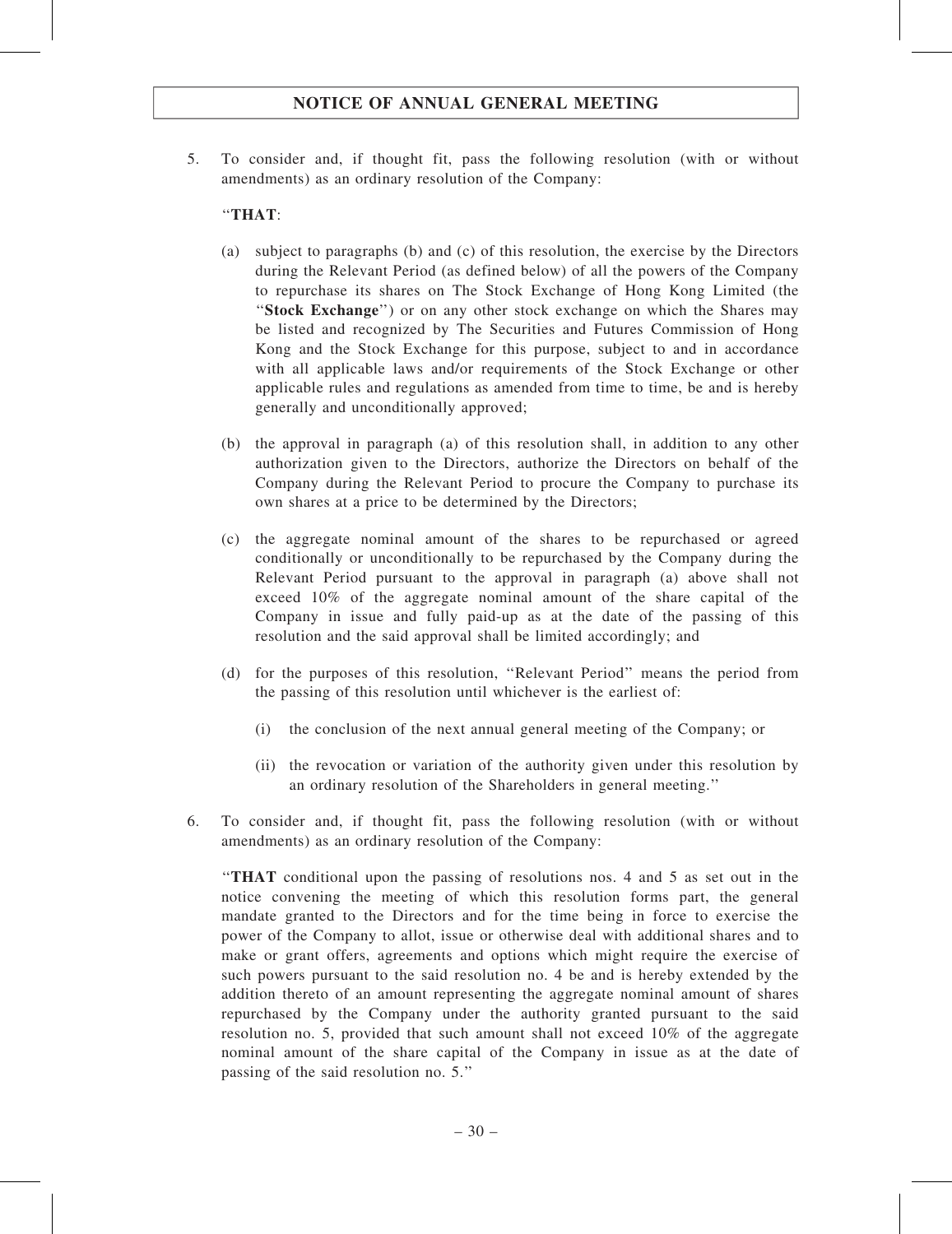7. To consider and, if thought fit, pass the following resolution (with or without amendments) as an ordinary resolution of the Company:

''THAT: subject to and conditional upon the Listing Committee of the Stock Exchange granting the approval of the listing of, and permission to deal in, the new shares of the Company which may fall to be issued pursuant to the exercise of any options that may be granted under the new share option scheme of the Company (the rules of which are contained in the document marked ''A'' and the summary of which marked "B" produced to the meeting and signed by the chairman of the meeting for the purpose of identification) (the "2020 Share Option Scheme"), the 2020 Share Option Scheme be and is hereby approved and adopted; and the Board of Directors of the Company or persons authorised by it be and are hereby authorised to do all such acts and to enter into all such transactions, arrangements and agreements as may be necessary or expedient in order to give full effect to the 2020 Share Option Scheme, including but without limitation:

- (a) to administer the 2020 Share Option Scheme and to grant share options in accordance with the terms of the 2020 Share Option Scheme;
- (b) to modify and/or amend the 2020 Share Option Scheme from time to time provided that such modification and/or amendment is effected in accordance with the provisions of the 2020 Share Option Scheme relating to the modification and/or amendment and subject to Chapter 17 of the Listing Rules;
- (c) to allot and issue from time to time such number of Shares in the share capital of the Company as may be required to be allotted and issued pursuant to the exercise of the share options under the 2020 Share Option Scheme and subject to the Listing Rules;
- (d) make application at appropriate time or times to the Stock Exchange for the listing of, and permission to deal in, any Shares which may hereafter from time to time be allotted and issued pursuant to the exercise of the share options under the 2020 Share Option Scheme; and
- (e) to consent, if it so deems fit and expedient, to such conditions, modifications and/or variations as may be required or imposed by the relevant authorities in relation to the 2020 Share Option Scheme.''

By Order of the Board Orange Sky Golden Harvest Entertainment (Holdings) Limited Wu Kebo Chairman and Executive Director

Hong Kong, 29 April 2020